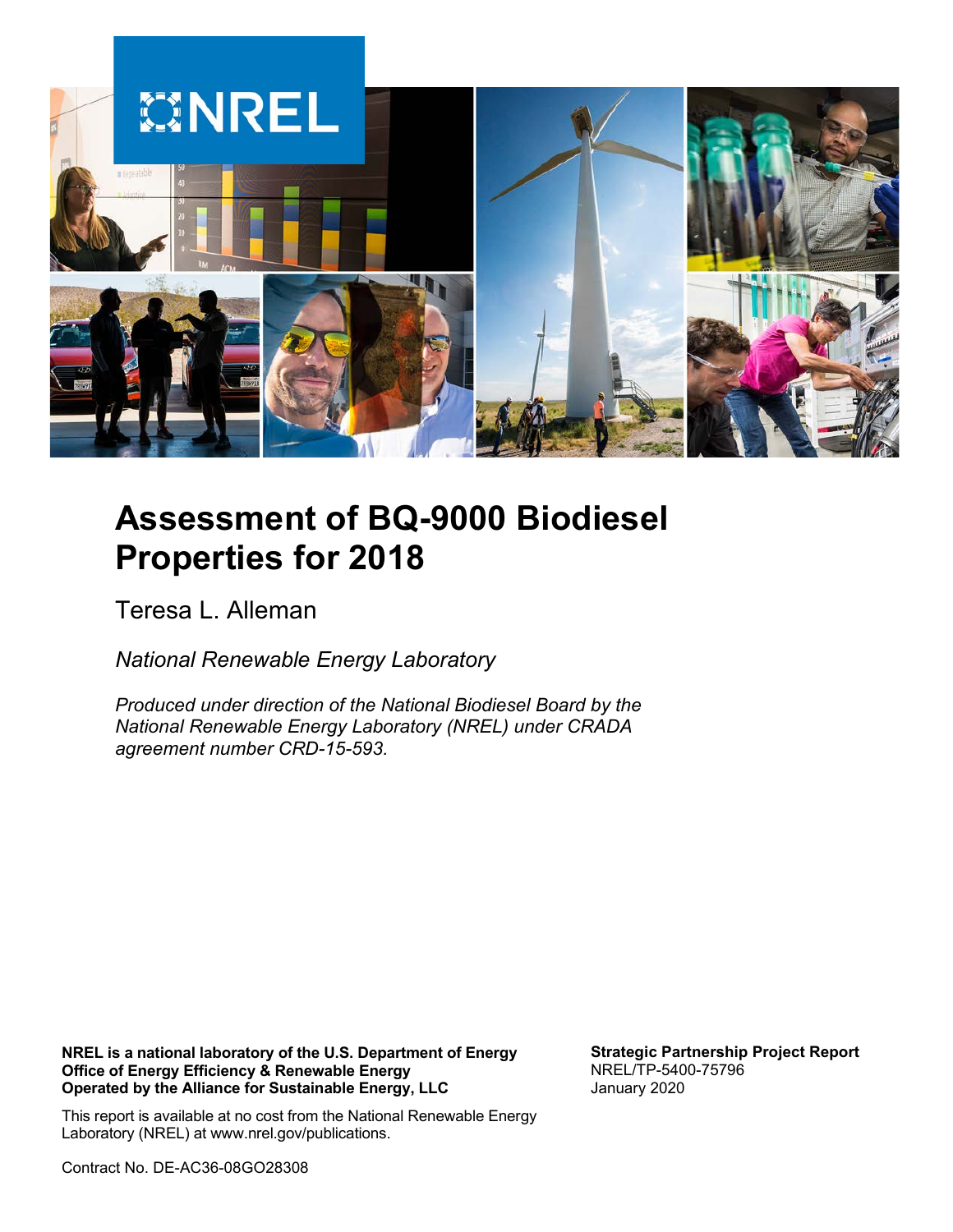

# **Assessment of BQ-9000 Biodiesel Properties for 2018**

Teresa L. Alleman

*National Renewable Energy Laboratory*

#### **Suggested Citation**

Alleman, Teresa L. 2020. *Assessment of BQ-9000 Biodiesel Properties for 2018*. Golden, CO: National Renewable Energy Laboratory. NREL/TP-5400-75796. [https://www.nrel.gov/docs/fy20osti/75796.pdf.](https://www.nrel.gov/docs/fy20osti/75796.pdf)

**NREL is a national laboratory of the U.S. Department of Energy Office of Energy Efficiency & Renewable Energy Operated by the Alliance for Sustainable Energy, LLC**

This report is available at no cost from the National Renewable Energy Laboratory (NREL) at www.nrel.gov/publications.

Contract No. DE-AC36-08GO28308

**Strategic Partnership Project Report** NREL/TP-5400-75796 January 2020

National Renewable Energy Laboratory 15013 Denver West Parkway Golden, CO 80401 303-275-3000 • www.nrel.gov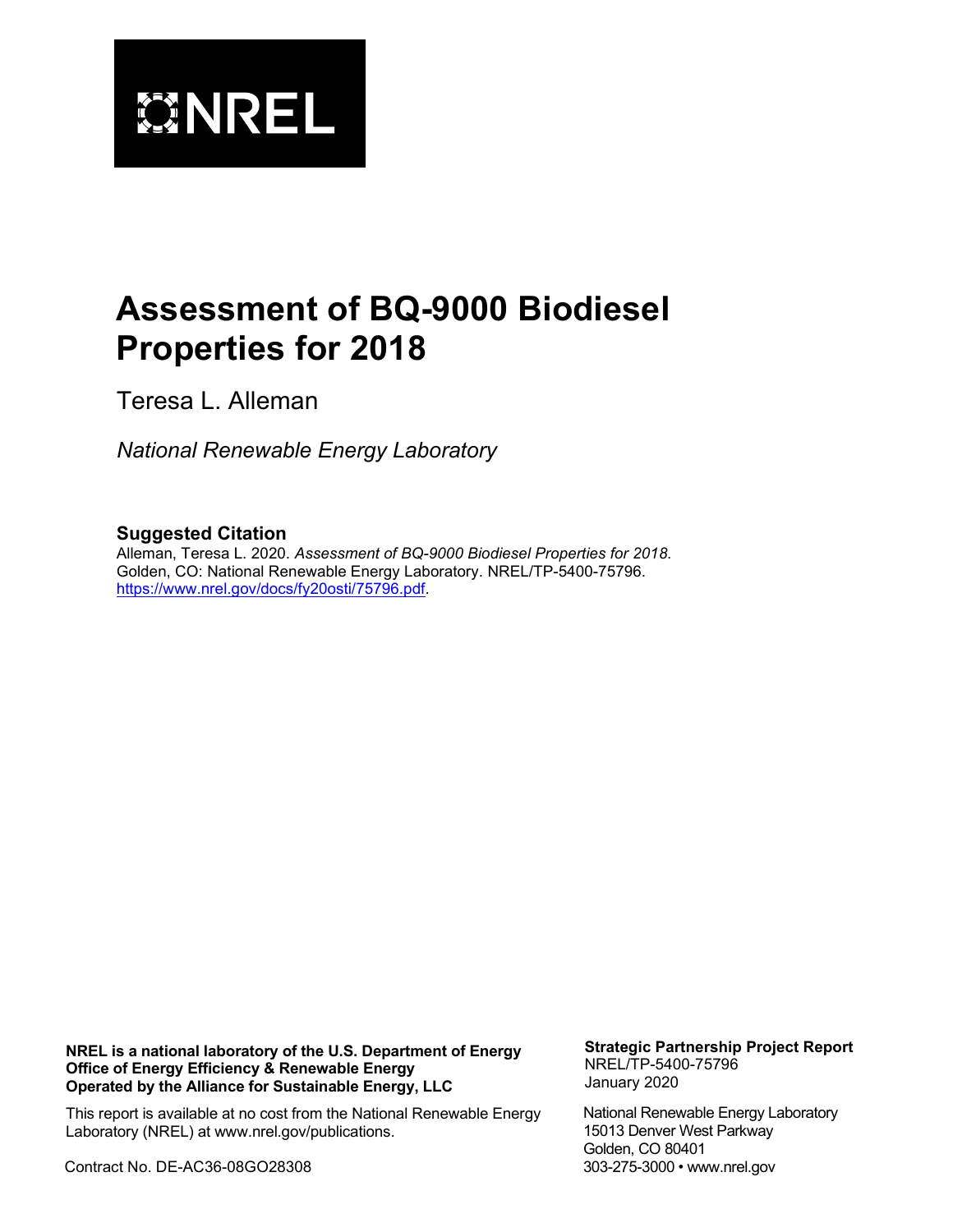#### **NOTICE**

This work was authored by the National Renewable Energy Laboratory, operated by Alliance for Sustainable Energy, LLC, for the U.S. Department of Energy (DOE) under Contract No. DE-AC36-08GO28308. Support for the work was also provided by the National Biodiesel Board under CRADA agreement number CRD-15-593. The views expressed in the article do not necessarily represent the views of the DOE or the U.S. Government. The U.S. Government retains and the publisher, by accepting the article for publication, acknowledges that the U.S. Government retains a nonexclusive, paid-up, irrevocable, worldwide license to publish or reproduce the published form of this work, or allow others to do so, for U.S. Government purposes.

> This report is available at no cost from the National Renewable Energy Laboratory (NREL) at [www.nrel.gov/publications.](http://www.nrel.gov/publications)

U.S. Department of Energy (DOE) reports produced after 1991 and a growing number of pre-1991 documents are available free via [www.OSTI.gov.](http://www.osti.gov/)

*Cover Photos by Dennis Schroeder: (clockwise, left to right) NREL 51934, NREL 45897, NREL 42160, NREL 45891, NREL 48097, NREL 46526.*

NREL prints on paper that contains recycled content.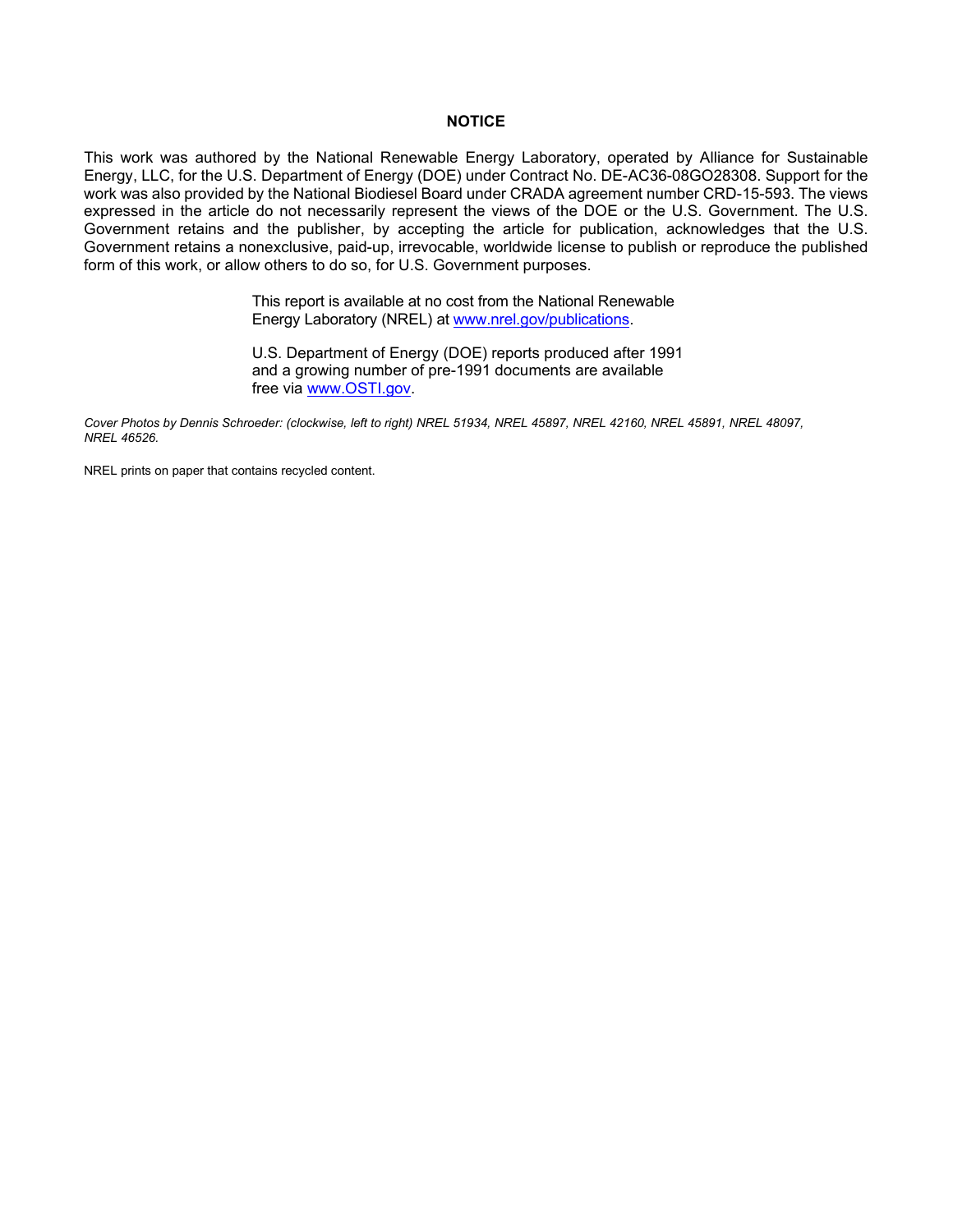### **Acknowledgments**

The author wishes to thank the National Biodiesel Board for funding support for this work under Cooperative Research and Development Agreement CRD-15-593. Technical support was provided by Mr. Steve Howell of M4 Consulting, Mr. Scott Fenwick of the National Biodiesel Board, and Dr. Richard Nelson of Enersol Resources.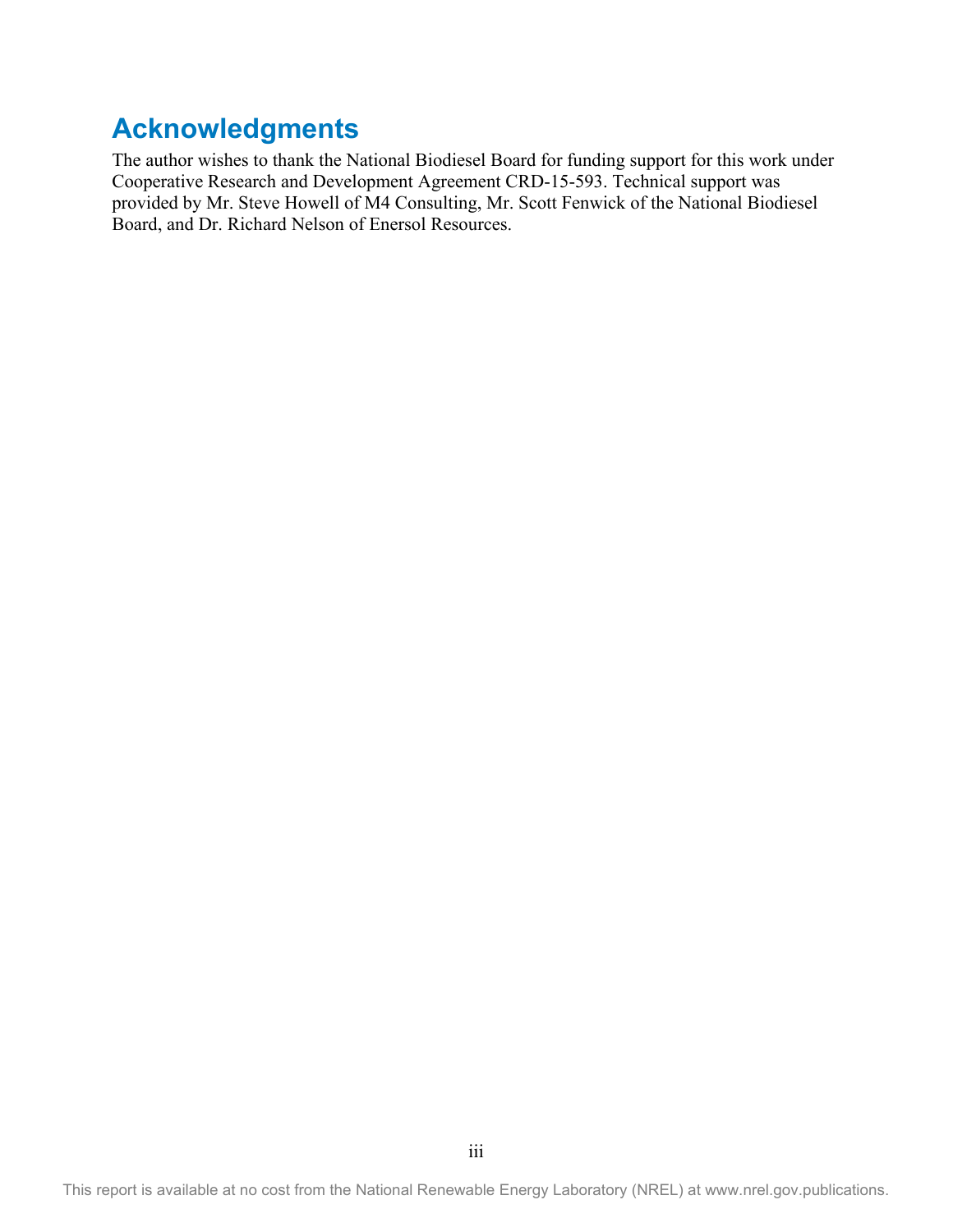## **List of Acronyms**

| <b>ASTM</b>  | <b>ASTM</b> International            |
|--------------|--------------------------------------|
| <b>B</b> 100 | neat (100% by volume) biodiesel      |
| <b>CSFT</b>  | cold soak filterability test         |
| <b>NREL</b>  | National Renewable Energy Laboratory |

This report is available at no cost from the National Renewable Energy Laboratory (NREL) at www.nrel.gov.publications.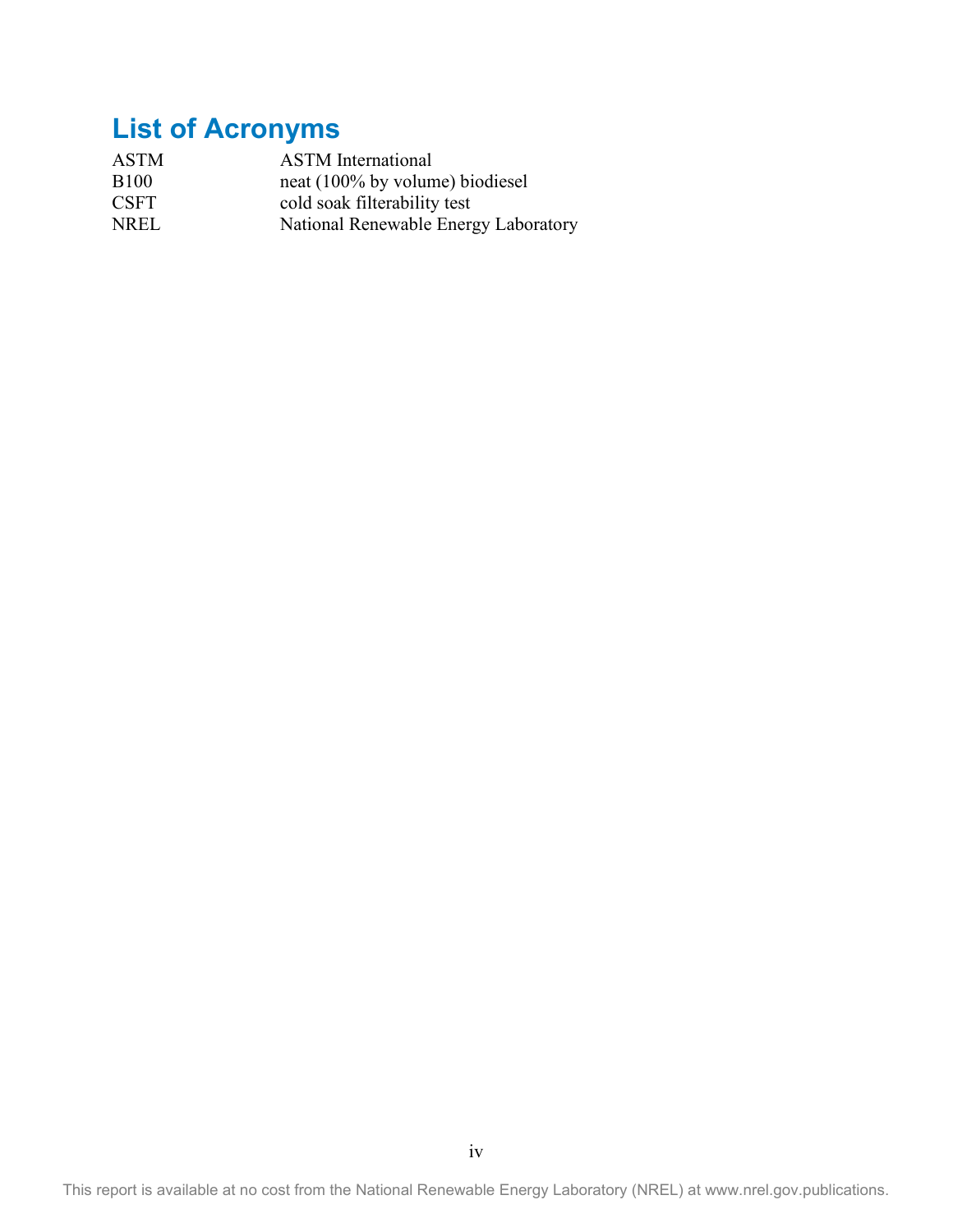### **Executive Summary**

This is the second in a series of reports on the annual quality of neat biodiesel (B100). This report covers biodiesel produced and sold in the United States in calendar year 2018. The B100 was produced by companies that participate in the industry's voluntary quality program, BQ-9000. Each company agreed to participate by providing monthly quality data to a third-party group of industry experts who removed all identifying information and randomized the data prior to providing the data to the National Renewable Energy Laboratory (NREL) for statistical analysis. This report covers biodiesel produced in calendar year 2018 and the quality parameters assessed are listed below:

- Sodium and potassium  $(Na+K)$
- Calcium and magnesium  $(Ca+Mg)$
- Phosphorus (P)
- Flash point or alcohol control
- Water and sediment
- Cloud point (CP)
- Acid number
- Free glycerin
- Total glycerin
- Monoglycerides
- Sulfur
- Oxidation stability
- Visual appearance
- Cold soak filterability test (CSFT).

The results are summarized in Table ES-1.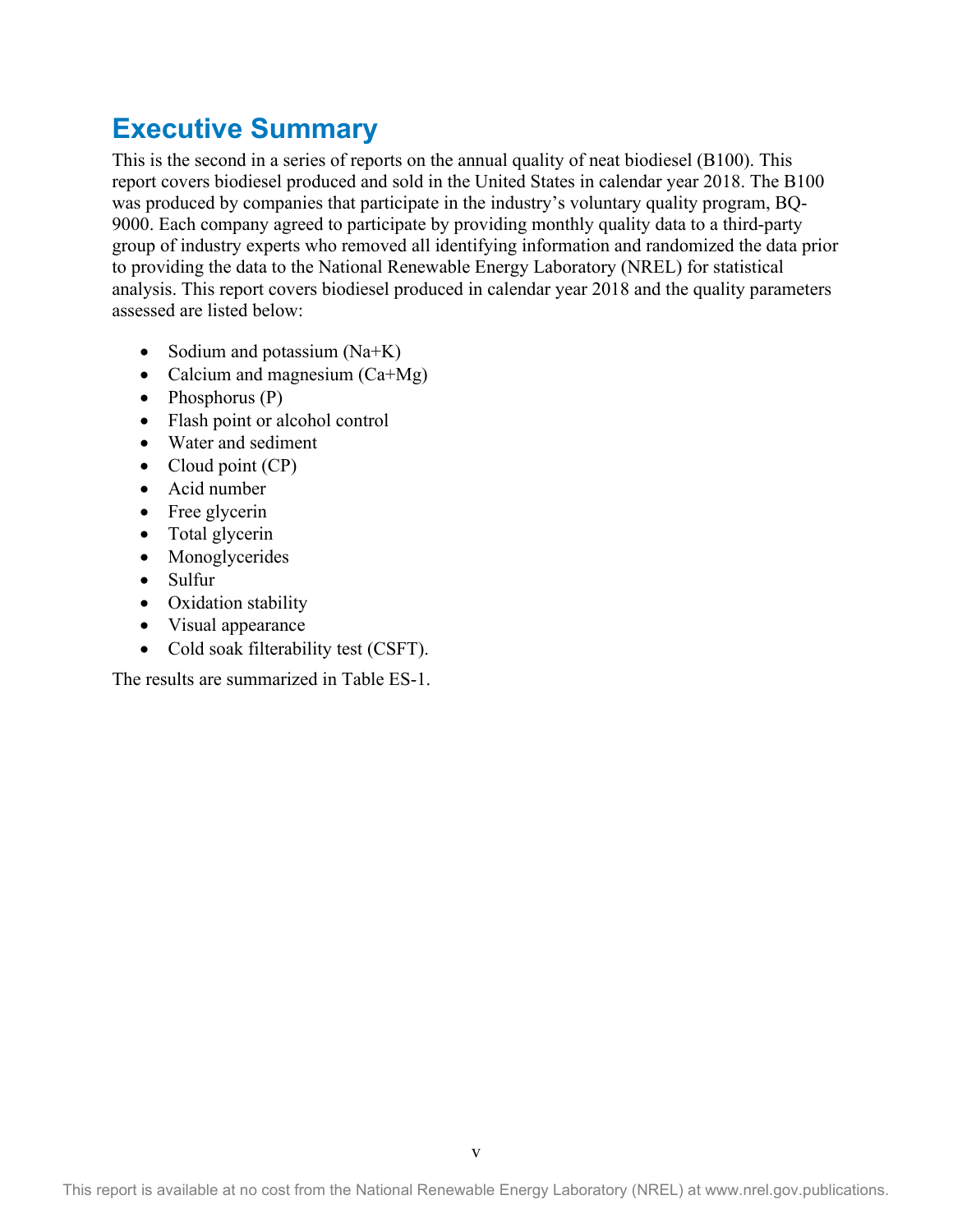<span id="page-6-0"></span>

| <b>BQ-9000</b><br><b>Parameter</b>      | # of<br><b>Values</b><br><b>Reported</b> | <b>Minimum</b> | <b>Maximum</b> | Average | <b>Median</b> | <b>Standard</b><br><b>Deviation</b> | 95 <sup>th</sup><br><b>Percentile</b> |
|-----------------------------------------|------------------------------------------|----------------|----------------|---------|---------------|-------------------------------------|---------------------------------------|
| Na+K, ppm                               | 431                                      | $\mathbf 0$    | 4.5            | 0.688   | 0.412         | 0.784                               | 2.20                                  |
| Ca+Mg, ppm                              | 426                                      | 0              | 4.4            | 0.313   | 0.079         | 0.579                               | 2.00                                  |
| P, ppm                                  | 383                                      | 0              | 10             | 0.371   | $\pmb{0}$     | 1.74                                | 0.98                                  |
| Flash Point, °C                         | 413                                      | 89             | 193            | 153     | 161           | 25                                  | 183                                   |
| Alcohol Control,<br>mass%               | 175                                      | $\mathbf 0$    | 0.192          | 0.066   | 0.060         | 0.045                               | 0.141                                 |
| Water and<br>Sediment, vol%             | 332                                      | $\mathbf 0$    | 0.035          | 0.002   | 0.00          | 0.004                               | 0.010                                 |
| Cloud Point, °C                         | 453                                      | $-5.6$         | 17             | 1       | $\mathbf 0$   | 3.7                                 | 8.8                                   |
| Acid Number, mg<br>KOH/g                | 453                                      | 0.02           | 0.51           | 0.27    | 0.27          | 0.106                               | 0.43                                  |
| Free Glycerin,<br>mass%                 | 453                                      | $\mathbf 0$    | 0.030          | 0.006   | 0.005         | 0.004                               | 0.014                                 |
| Total Glycerin,<br>mass%                | 453                                      | 0.005          | 0.225          | 0.093   | 0.099         | 0.045                               | 0.164                                 |
| Monoglycerides,<br>mass%                | 453                                      | $\overline{0}$ | 0.642          | 0.269   | 0.288         | 0.130                               | 0.474                                 |
| Sulfur, ppm                             | 448                                      | $\mathbf 0$    | 14             | 3.4     | 2.0           | 3.6                                 | 10.9                                  |
| Oxidation<br>Stability, hr.             | 452                                      | 4.4            | 27.5           | 9.5     | 8.7           | 3.4                                 | 14.2                                  |
| Cold Soak<br>Filterability Test,<br>sec | 441                                      | 66             | 338            | 104     | 100           | 28                                  | 144                                   |

**Table ES-1. BQ-9000 Critical Parameter Summary Table, Calendar Year 2018**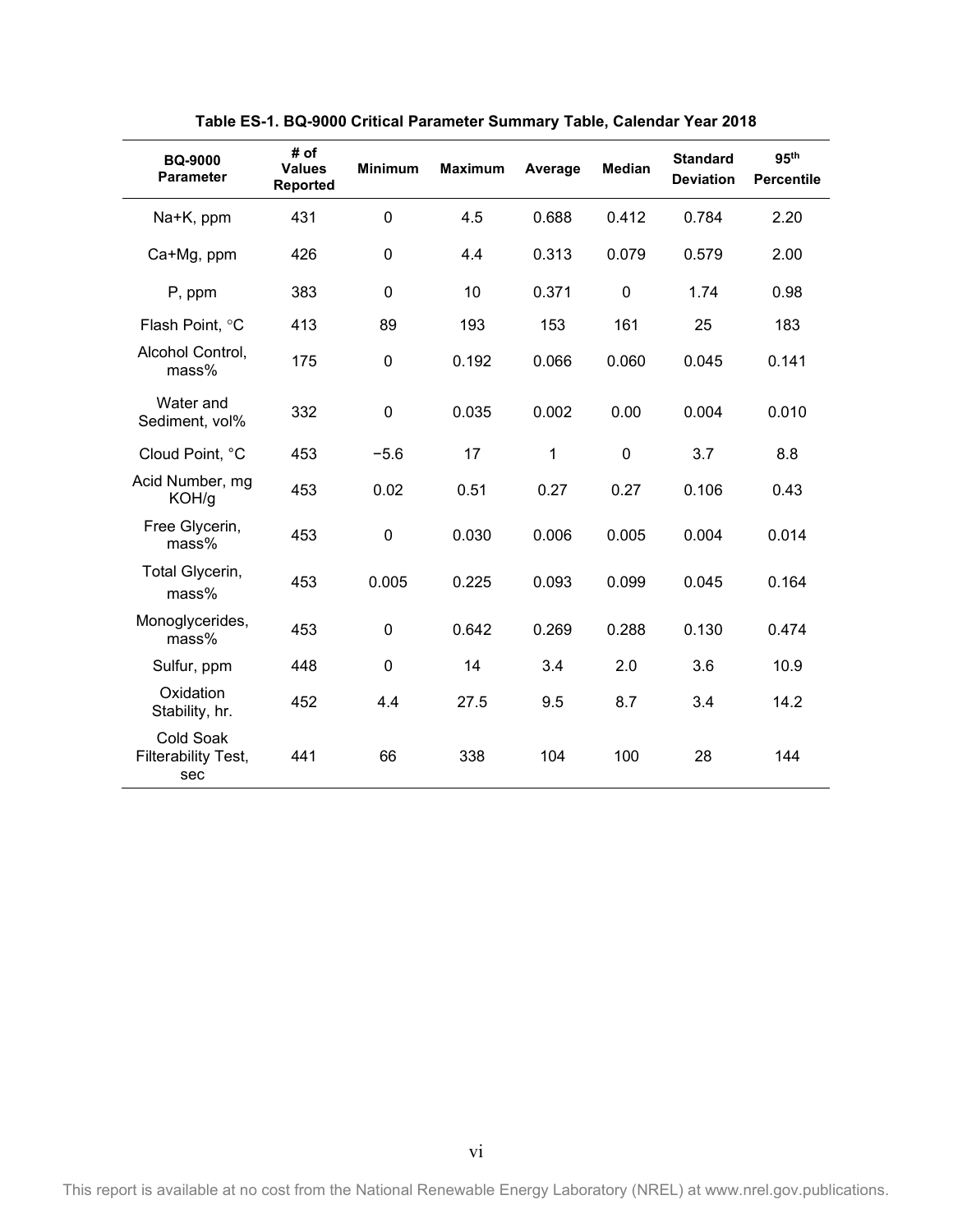### **Table of Contents**

| 3 |     |    |  |
|---|-----|----|--|
|   | 31  |    |  |
|   | 3.2 |    |  |
|   | 3.3 |    |  |
|   | 34  |    |  |
|   | 3.5 |    |  |
|   | 3.6 |    |  |
|   | 3.7 |    |  |
|   | 3.8 |    |  |
|   | 3.9 |    |  |
|   |     |    |  |
|   |     |    |  |
|   |     |    |  |
| 4 |     |    |  |
|   |     |    |  |
|   |     | 14 |  |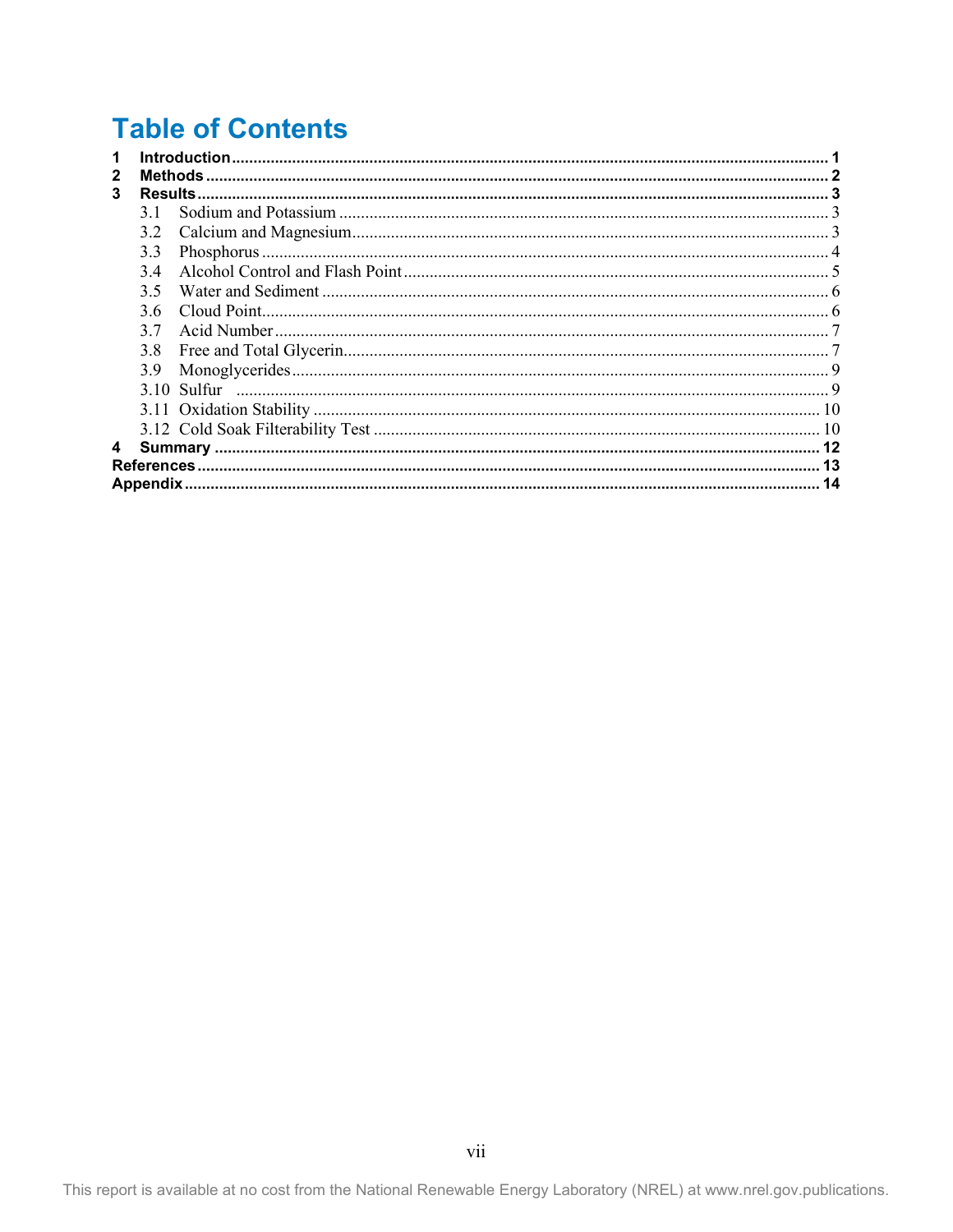## **List of Figures**

| Figure 2. Calcium and magnesium content for biodiesel samples, January–December 2018 4              |
|-----------------------------------------------------------------------------------------------------|
|                                                                                                     |
|                                                                                                     |
|                                                                                                     |
|                                                                                                     |
|                                                                                                     |
|                                                                                                     |
|                                                                                                     |
|                                                                                                     |
|                                                                                                     |
|                                                                                                     |
|                                                                                                     |
|                                                                                                     |
| Figure A-1. All data analysis of sodium and potassium for B100 samples produced                     |
|                                                                                                     |
| Figure A-2. All data analysis of calcium and magnesium for B100 samples produced                    |
|                                                                                                     |
| Figure A-3. All data analysis of phosphorus for B100 samples produced January-December 2018 16      |
| Figure A-4. All data analysis of flash point for B100 samples produced January–December 2018.  16   |
| Figure A-5. All data analysis of alcohol control for B100 samples produced January-December 201817  |
| Figure A-6. All data analysis of water and sediment for B100 samples produced                       |
|                                                                                                     |
| Figure A-7. All data analysis of cloud point for B100 samples produced January–December 2018.  18   |
| Figure A-8. All data analysis of acid number for B100 samples produced January-December 2018.  18   |
| Figure A-9. All data analysis of free glycerin for B100 samples produced January–December 2018 19   |
| Figure A-10. All data analysis of total glycerin for B100 samples produced January–December 2018 19 |
| Figure A-11. All data analysis of monoglycerides for B100 samples produced January-December         |
| 2018                                                                                                |
| Figure A-12. All data analysis of sulfur for B100 samples produced January–December 2018 20         |
| Figure A-13. All data analysis of oxidation stability for B100 samples produced January–December    |
|                                                                                                     |
| Figure A-14. All data analysis of CSFT for B100 samples produced January–December 2018 21           |

### **List of Tables**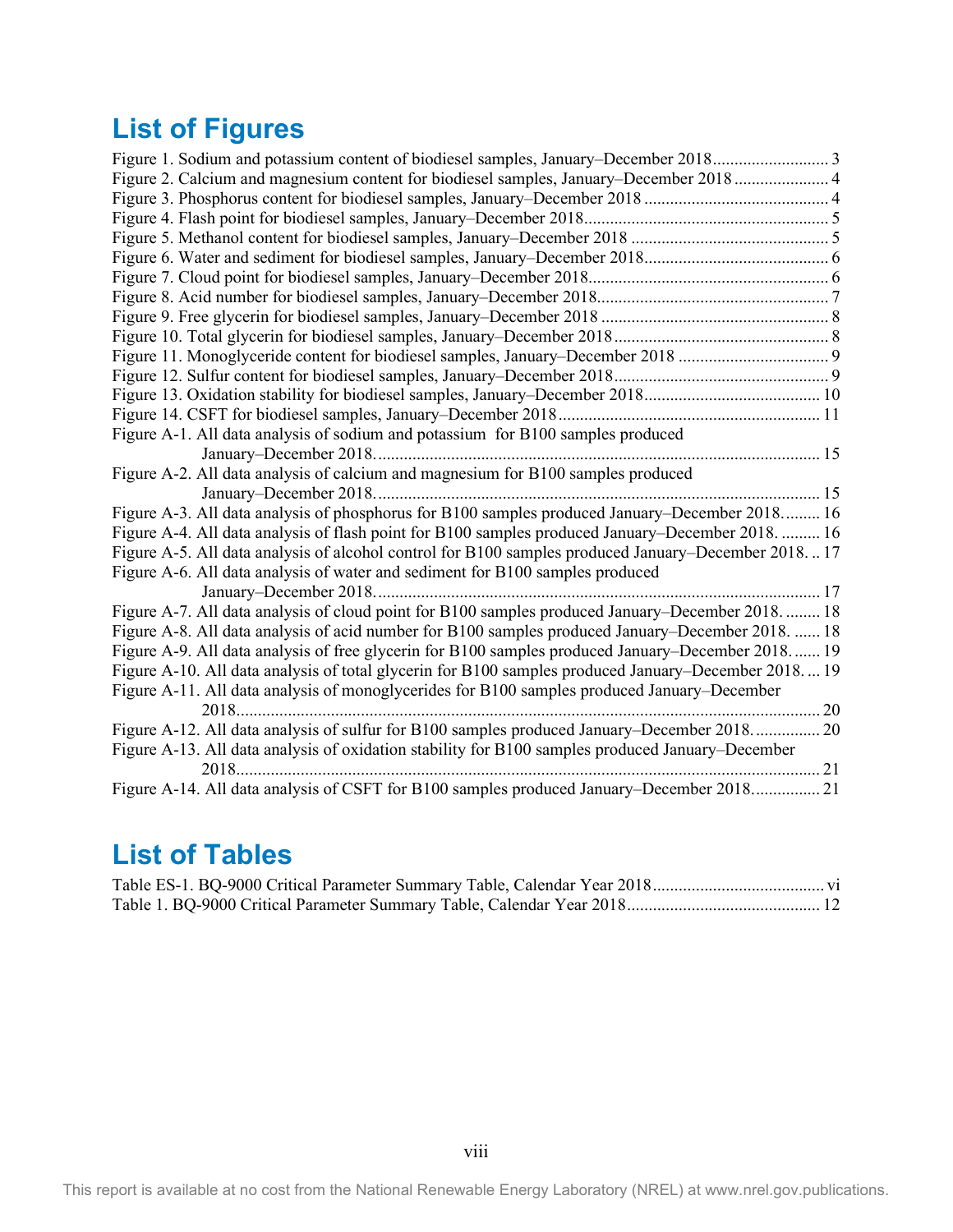### <span id="page-9-0"></span>**1 Introduction**

We previously reported on the quality of neat biodiesel (B100) for calendar year 2017 (Alleman 2020) with the intent of continuing to do so annually. The National Renewable Energy Laboratory (NREL)'s continued collaboration with biodiesel industry experts was critical to acquiring monthly quality data for this second report. The goal was to gather and analyze data from companies that participate in the voluntary industry quality program, BQ-9000. This report is the second in an ongoing series that summarizes biodiesel quality produced and sold in the United States. A similar report produced by Association Quality Management of Germany (AGQM) is available for German-produced biodiesel (Dietrich 2017). That report covered 1,060 data points from 53 biodiesel samples.

The following critical fuel quality parameters for U.S. biodiesel were assessed: sodium and potassium (Na+K), calcium and magnesium (Ca+Mg), phosphorus (P), flash point or alcohol control, water and sediment, cloud point, acid number, free glycerin, total glycerin, monoglycerides, sulfur (S), oxidation stability, visual appearance, and cold soak filterability test (CSFT). The analysis included 5,391 data points for calendar year 2018.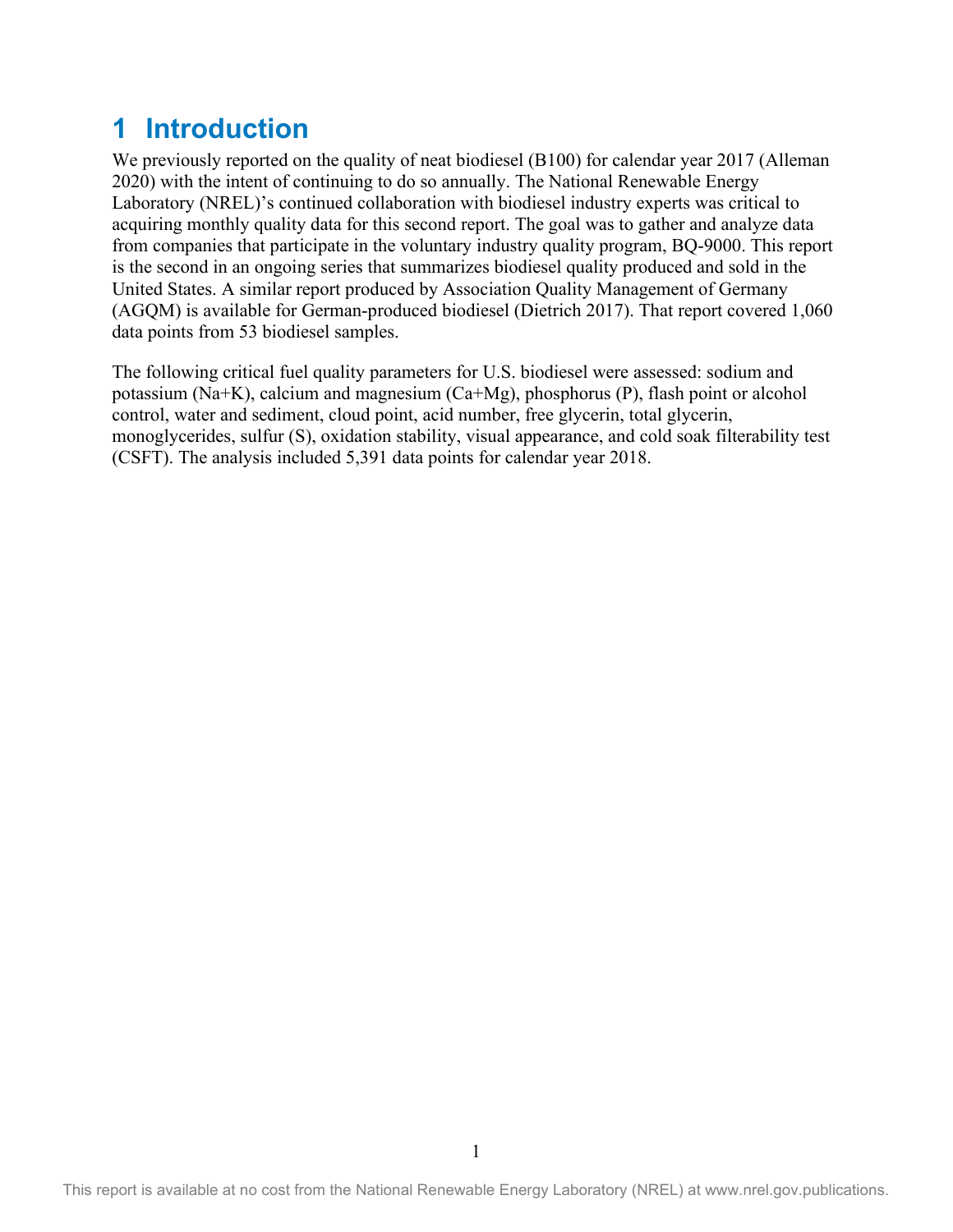### <span id="page-10-0"></span>**2 Methods**

Data analyzed in this report were provided by the third-party team of Mr. Scott Fenwick of the National Biodiesel Board (NBB), Mr. Steve Howell of M4 Consulting, and Dr. Richard Nelson of Enersol Resources. The team requested monthly analytical quality data from producers participating in the BQ-9000 quality program (additional discussion of the BQ-9000 program and data methods can be found in the report for calendar year 2017 [Alleman 2020]). Upon agreeing to participate, producers sent monthly production data to the third-party team.

Identifying information, such as plant name, location, and lot production date were removed by the third-party team. The dataset was randomized on a parameter-by-parameter basis and provided to NREL for analysis. The same statistical analysis was conducted, including average, minimum and maximum value, median, and 95<sup>th</sup> percentile.

The data analysis was conducted in the same manner as the calendar year 2017 analysis. Values provided fell into one of two categories: actual data were provided and discussed in the body of this report, or data was provided as "less than" or "greater than" a particular value. For example, if CSFT data were provided as "<360 seconds," the data were removed from the primary analysis. A secondary analysis, included in the appendix for informational purposes only, assumed the "less than" or "greater than" sign could be removed and the remaining value used. As an example, a flash point reported as " $>130^{\circ}$ C" was assumed to be 130 $^{\circ}$ C for the appendix analysis.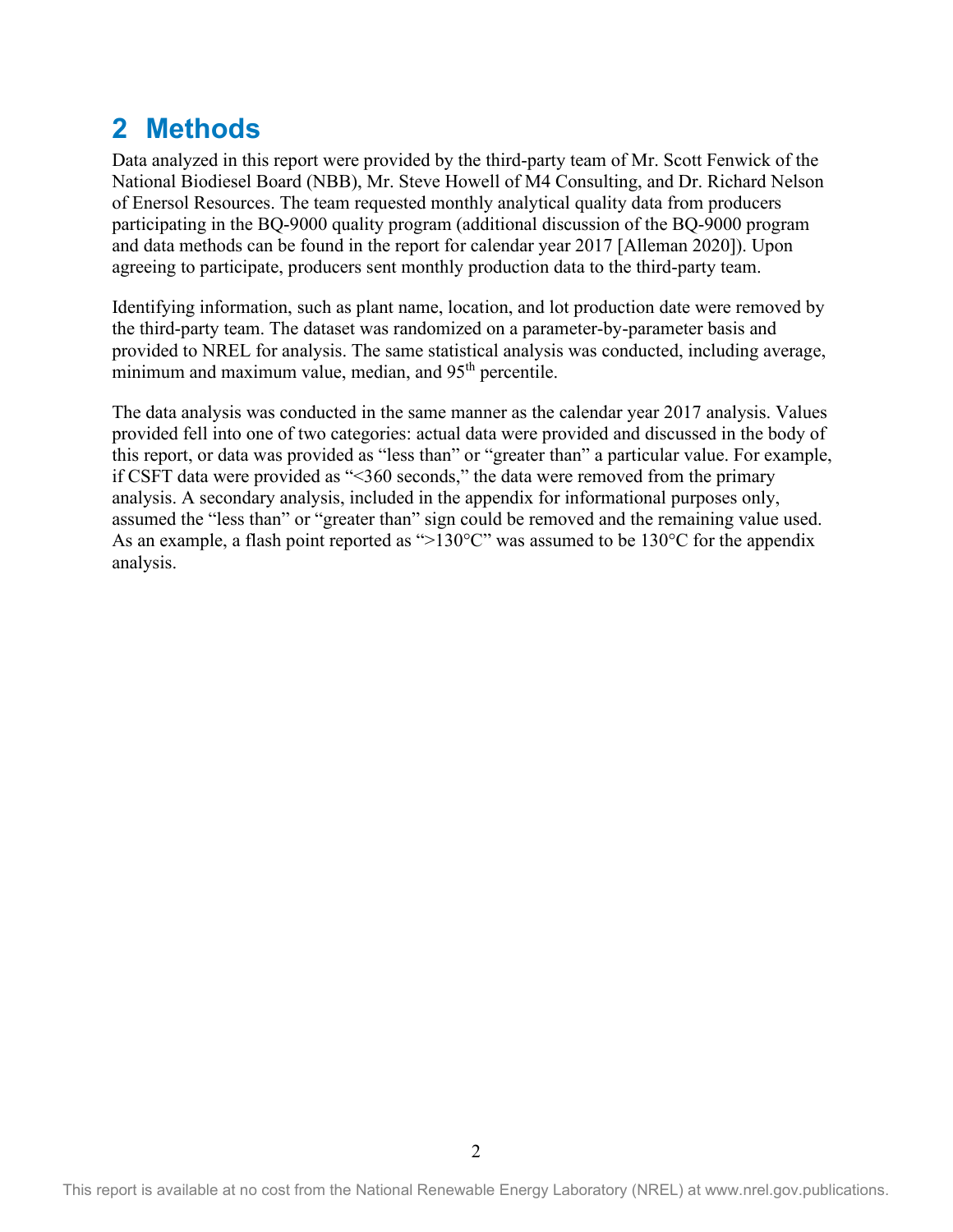### <span id="page-11-0"></span>**3 Results**

For test method details, the significance of the test parameters, and specification limits, see for example ASTM International (ASTM) D6751, *Standard Specification for Biodiesel Fuel Blend Stock (B100) for Middle Distillate Fuels*. There were no changes in the referee methods, or the alternate test methods between 2017 and 2018. Details of the referee and alternate methods can be found in this report for 2017 (Alleman 2020).

### <span id="page-11-1"></span>**3.1 Sodium and Potassium**

The average Na+K for the 2018 samples was 0.69 parts per million (ppm) [\(Figure 1\)](#page-11-3). The  $95<sup>th</sup>$ percentile of the data was 2.20 ppm and the median was 0.42 ppm.



<span id="page-11-3"></span>**Figure 1. Sodium and potassium content of biodiesel samples, January–December 2018**

#### <span id="page-11-2"></span>**3.2 Calcium and Magnesium**

[Figure 2](#page-12-1) shows the Ca+Mg results from the 2018 samples, with an average of 0.31 ppm and a median of 0.08 ppm. The  $95<sup>th</sup>$  percentile was 2.00 ppm.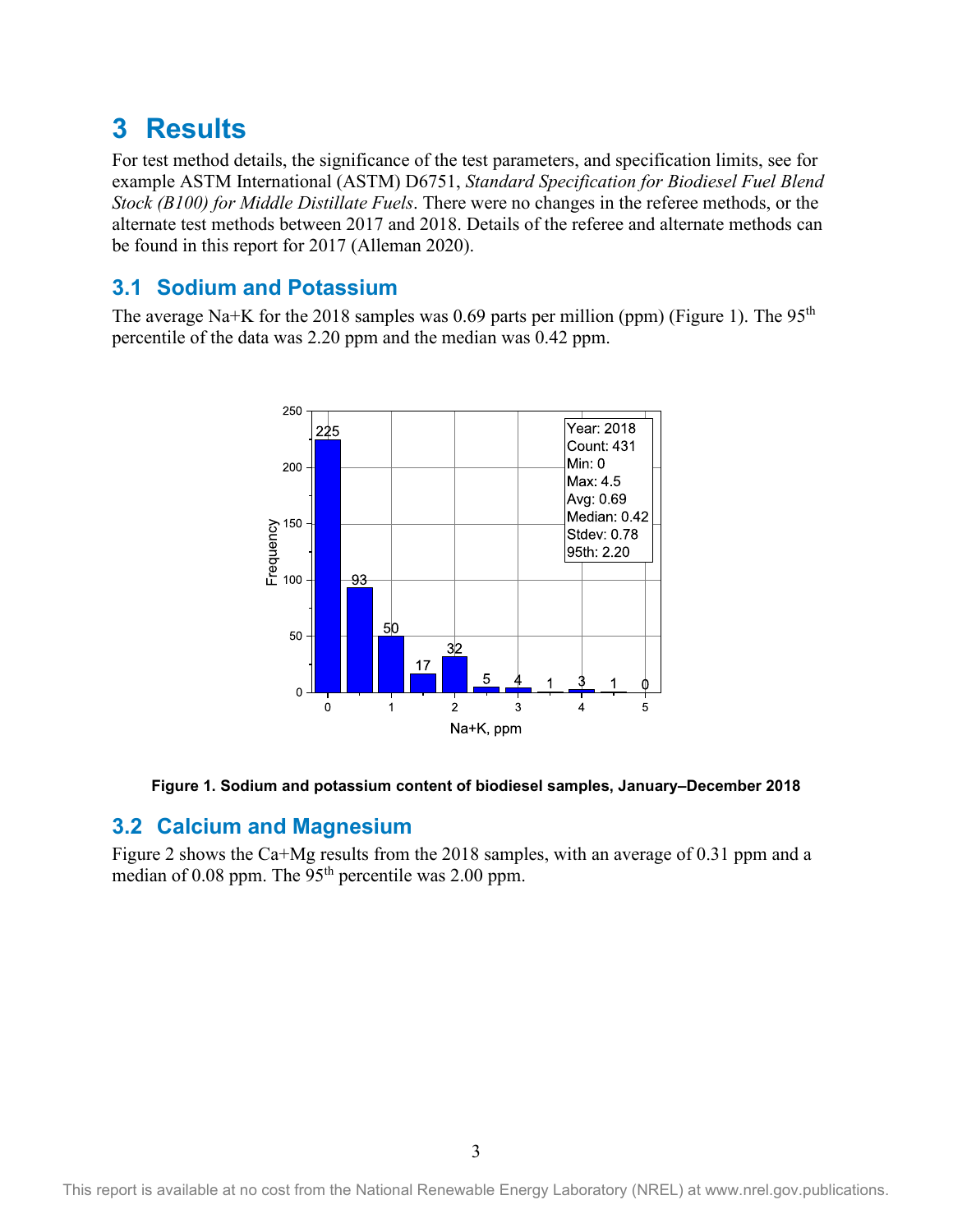

<span id="page-12-1"></span>**Figure 2. Calcium and magnesium content for biodiesel samples, January–December 2018**

#### <span id="page-12-0"></span>**3.3 Phosphorus**

The 2018 average P content was 0.371 ppm, with a median value of 0 ppm [\(Figure 3\)](#page-12-2). The  $95<sup>th</sup>$ percentile was 0.98 ppm.



<span id="page-12-2"></span>**Figure 3. Phosphorus content for biodiesel samples, January–December 2018**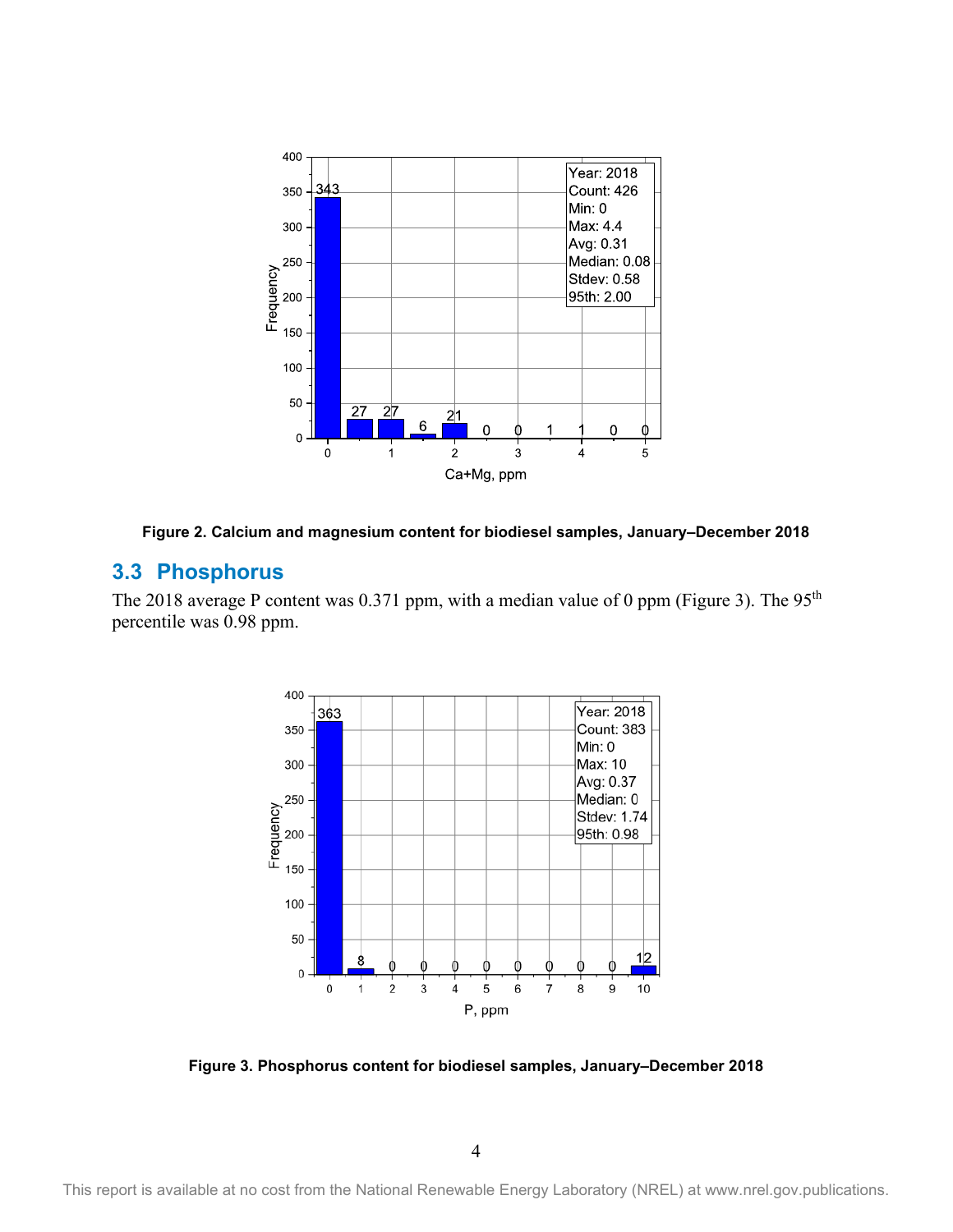#### <span id="page-13-0"></span>**3.4 Alcohol Control and Flash Point**

[Figure 4](#page-13-1) shows the average flash point was 153°C, with a median of 161°C. The 95<sup>th</sup> percentile was 183°C. The average methanol content [\(Figure 5\)](#page-13-2) was 0.07 percent by mass (mass%) and the median was 0.06 mass%. The 95<sup>th</sup> percentile was 0.141 mass%.



<span id="page-13-1"></span>**Figure 4. Flash point for biodiesel samples, January–December 2018** 



<span id="page-13-2"></span>**Figure 5. Methanol content for biodiesel samples, January–December 2018**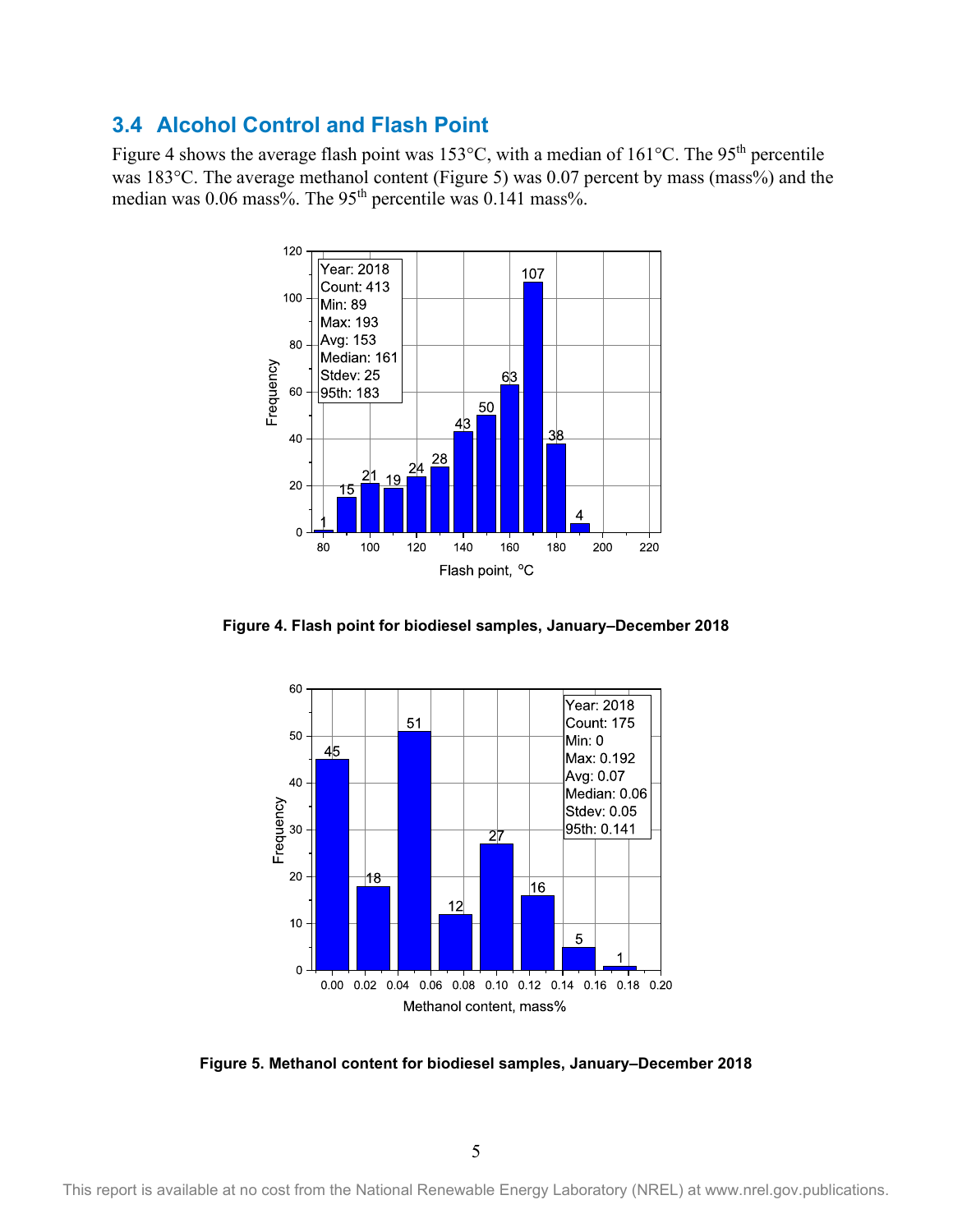#### <span id="page-14-0"></span>**3.5 Water and Sediment**

All producers reported their samples as clear and bright in 2018 and data are not presented graphically. The average water and sediment was 0.002 percent by volume (vol%), the median was 0 vol%, and the 95<sup>th</sup> percentile was 0.010 vol% [\(Figure 6\)](#page-14-2).



**Figure 6. Water and sediment for biodiesel samples, January–December 2018**

#### <span id="page-14-2"></span><span id="page-14-1"></span>**3.6 Cloud Point**

The average, median, and 95<sup>th</sup> percentile of the cloud point were 1.0°C, 0.0°C, and 8.8°C, respectively [\(Figure 7\)](#page-14-3).



<span id="page-14-3"></span>**Figure 7. Cloud point for biodiesel samples, January–December 2018**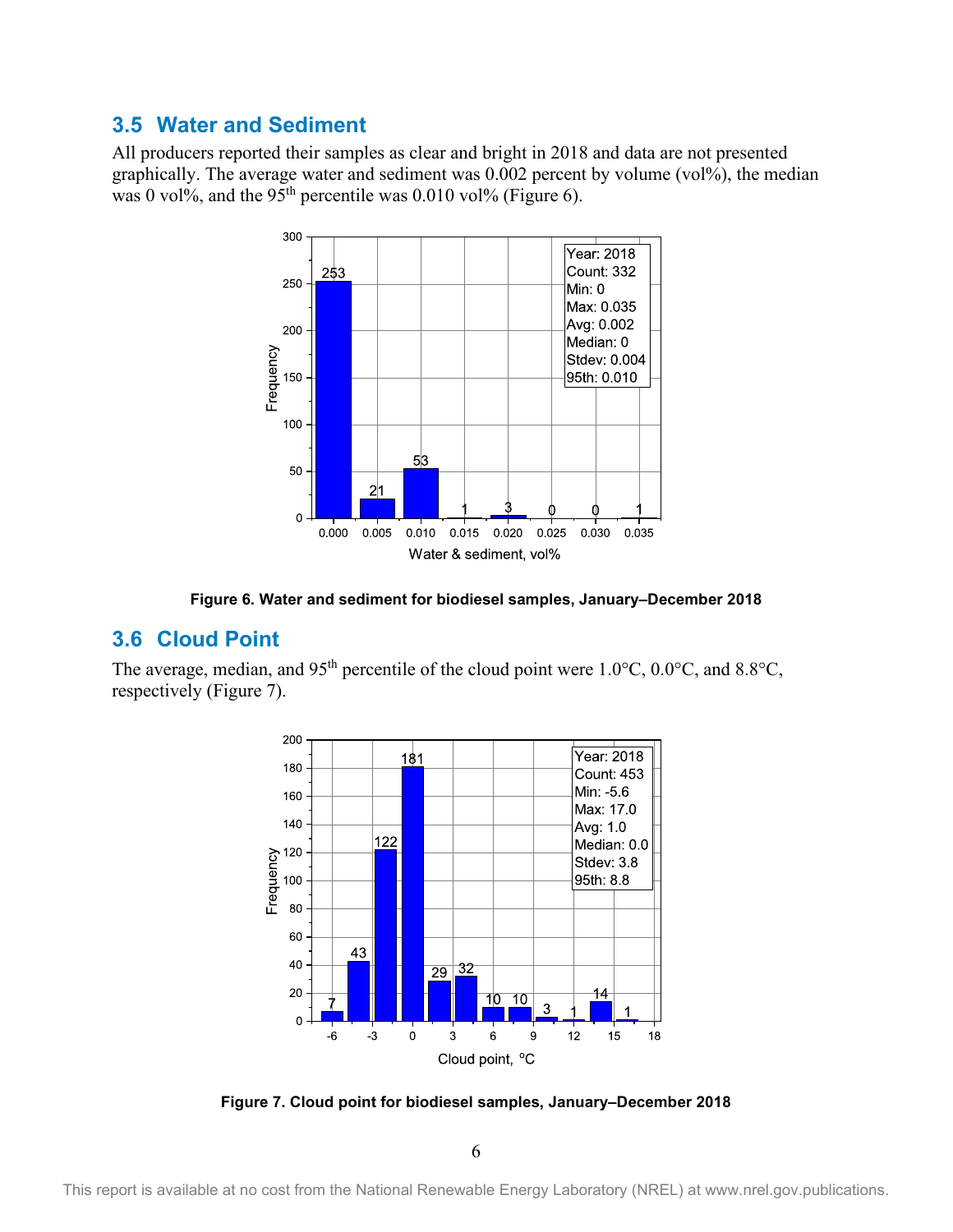#### <span id="page-15-0"></span>**3.7 Acid Number**

[Figure 8](#page-15-2) shows the acid number for the BQ-9000 producers in 2018. The average acid number was 0.27 milligram potassium hydroxide per gram (mg KOH/g), the median was 0.27 mg KOH/g and the 95<sup>th</sup> percentile was 0.43 mg KOH/g.



**Figure 8. Acid number for biodiesel samples, January–December 2018**

#### <span id="page-15-2"></span><span id="page-15-1"></span>**3.8 Free and Total Glycerin**

Free glycerin results, shown in [Figure 9,](#page-16-0) show an average of 0.006 mass%, a median of 0.005 mass%, and a 95th percentile of 0.014 mass%. The total glycerin for 2018 is shown in [Figure 10.](#page-16-1) The average total glycerin was 0.093 mass% and the median was 0.099 mass%. The 95<sup>th</sup> percentile was 0.l64 mass%.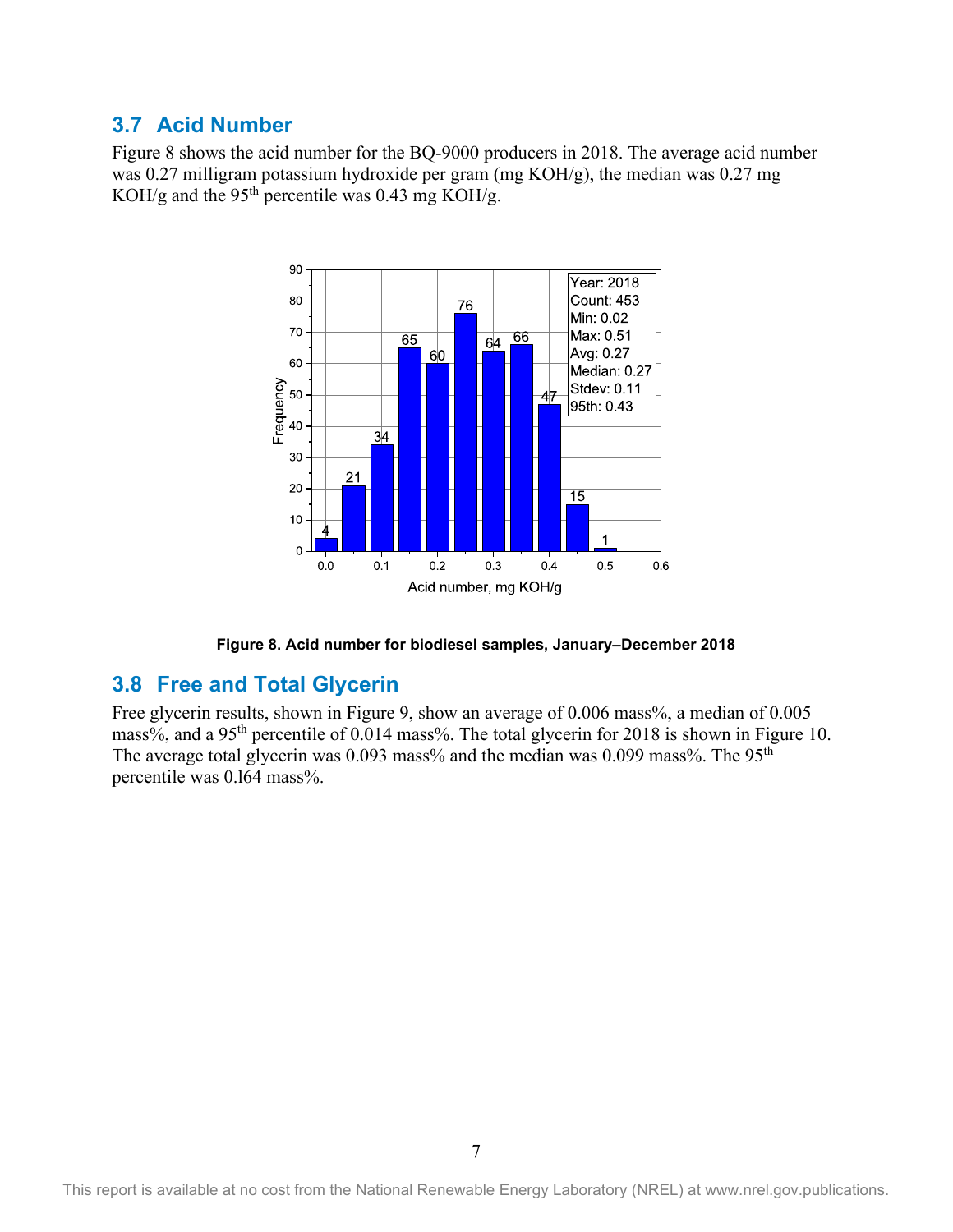

<span id="page-16-0"></span>**Figure 9. Free glycerin for biodiesel samples, January–December 2018** 



<span id="page-16-1"></span>**Figure 10. Total glycerin for biodiesel samples, January–December 2018**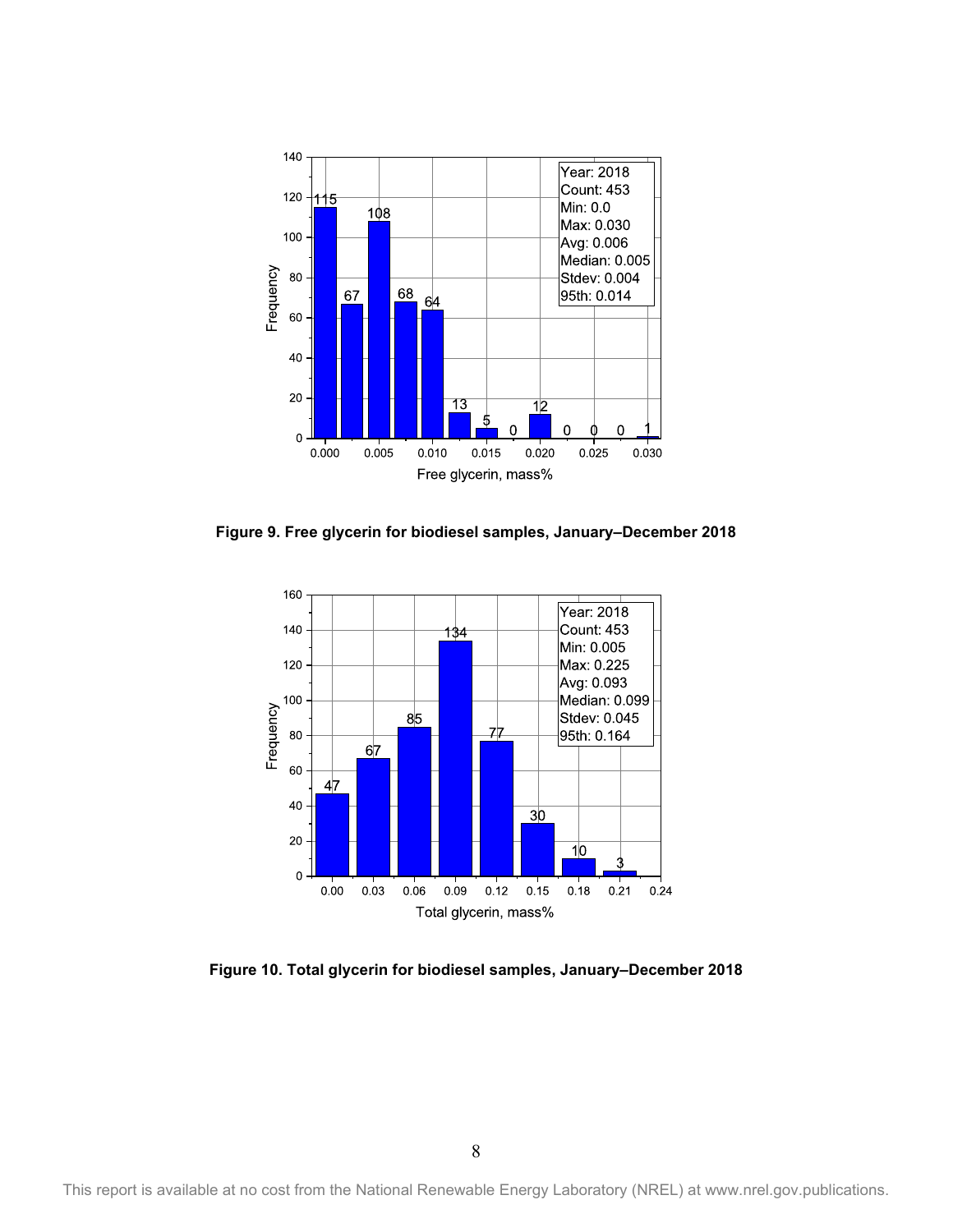#### <span id="page-17-0"></span>**3.9 Monoglycerides**

[Figure 11](#page-17-2) shows monoglyceride content for the 2018 samples, with an average of 0.269 mass% and a 95th percentile of 0.474 mass%. The median monoglyceride content of these 2018 samples was 0.288 mass%.



<span id="page-17-1"></span>**Figure 11. Monoglyceride content for biodiesel samples, January–December 2018**

#### <span id="page-17-2"></span>**3.10 Sulfur**

[Figure 12](#page-17-3) shows an average S content of 3.4 ppm, a median of 2.0 ppm, and a 95<sup>th</sup> percentile of 10.9 ppm.



<span id="page-17-3"></span>**Figure 12. Sulfur content for biodiesel samples, January–December 2018**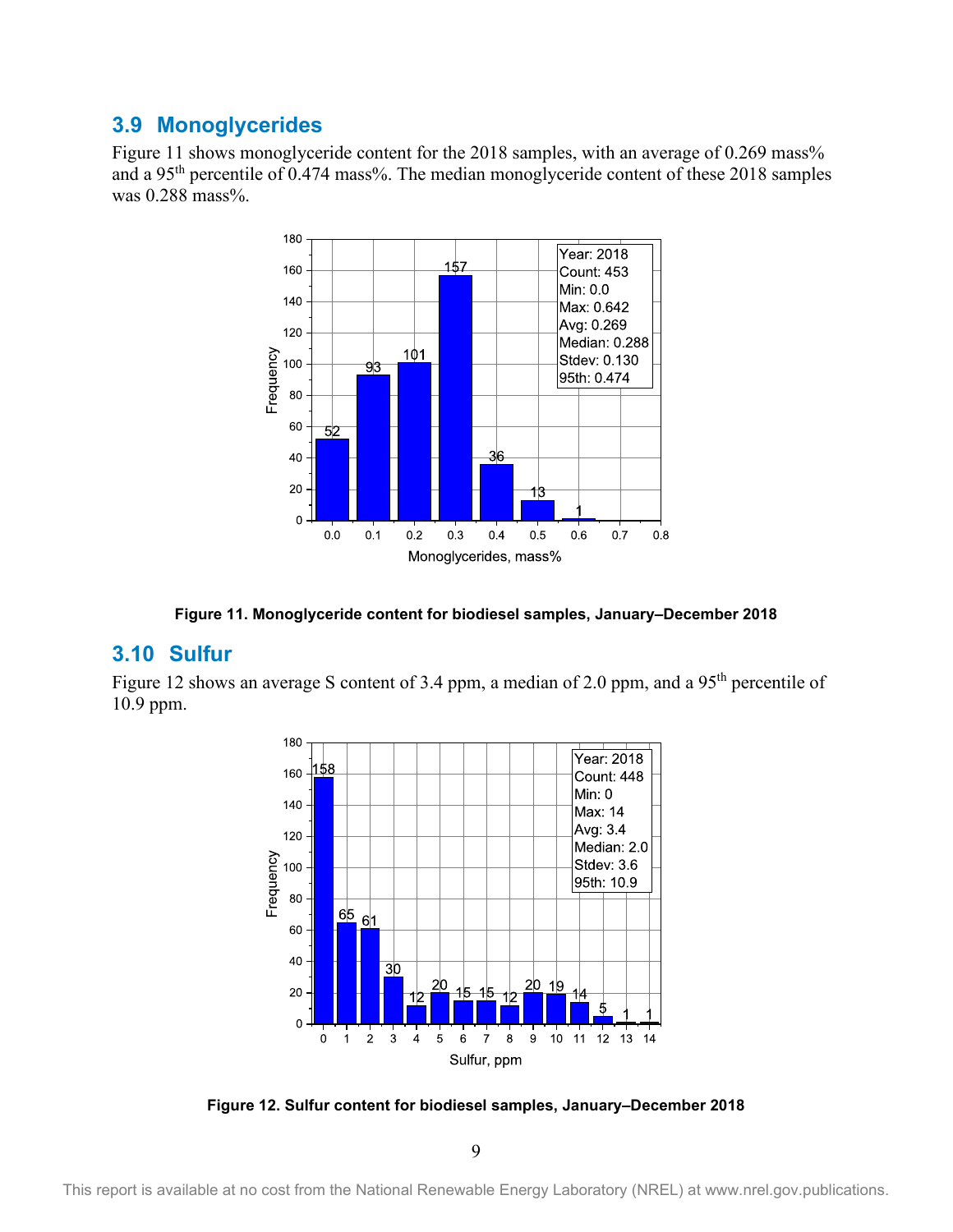#### <span id="page-18-0"></span>**3.11 Oxidation Stability**

The oxidation stability of the biodiesel samples for calendar year 2018 is illustrated in [Figure 13.](#page-18-2) The data analysis shows an average of 9.5 hours, a median of 8.7 hours, and a 95<sup>th</sup> percentile of 14.2 hours.



<span id="page-18-1"></span>**Figure 13. Oxidation stability for biodiesel samples, January–December 2018**

#### <span id="page-18-2"></span>**3.12 Cold Soak Filterability Test**

The average CSFT was 104 seconds [\(Figure 14\)](#page-19-0). The 95<sup>th</sup> percentile was 144 seconds and the median was 100 seconds.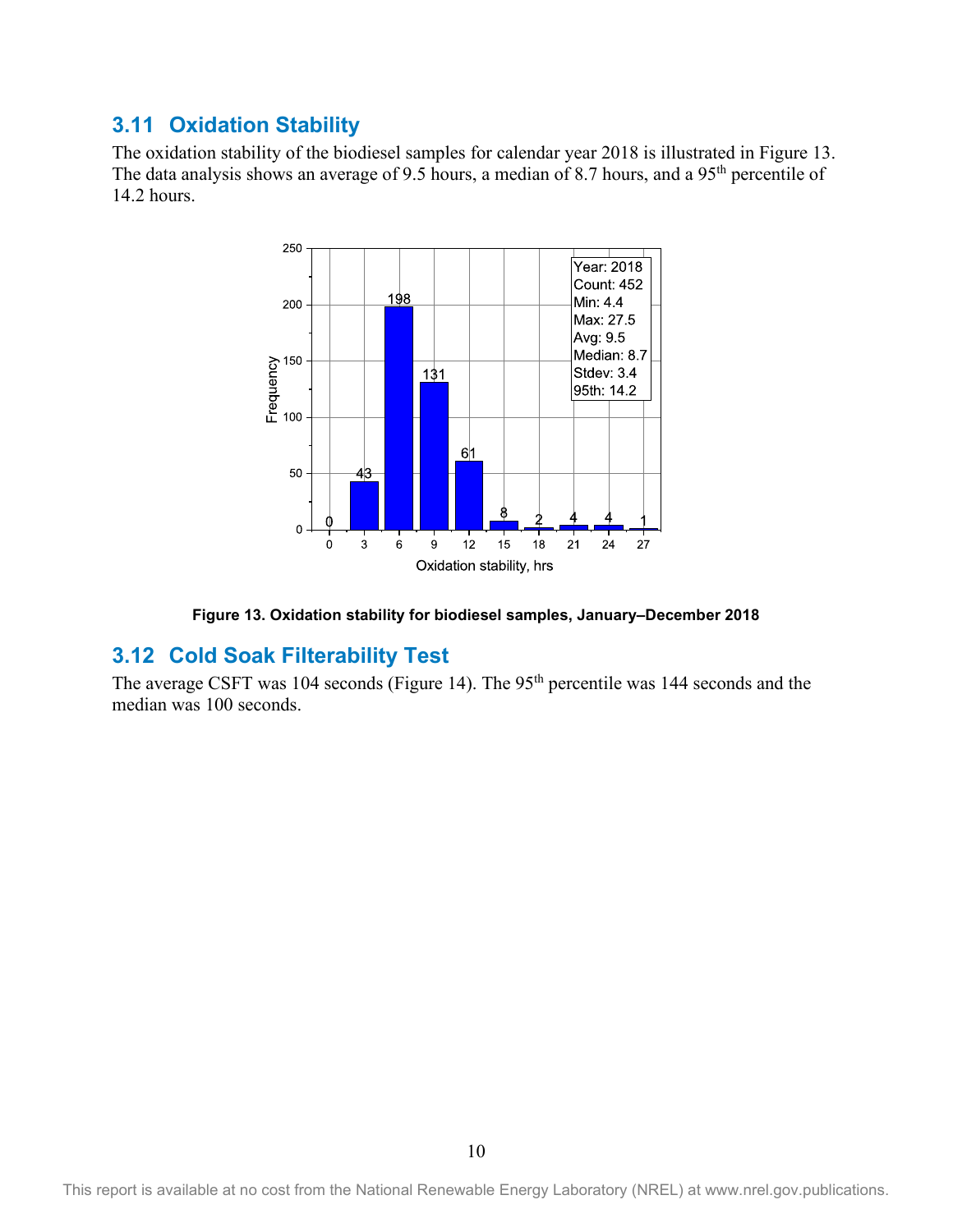

<span id="page-19-0"></span>**Figure 14. CSFT for biodiesel samples, January–December 2018**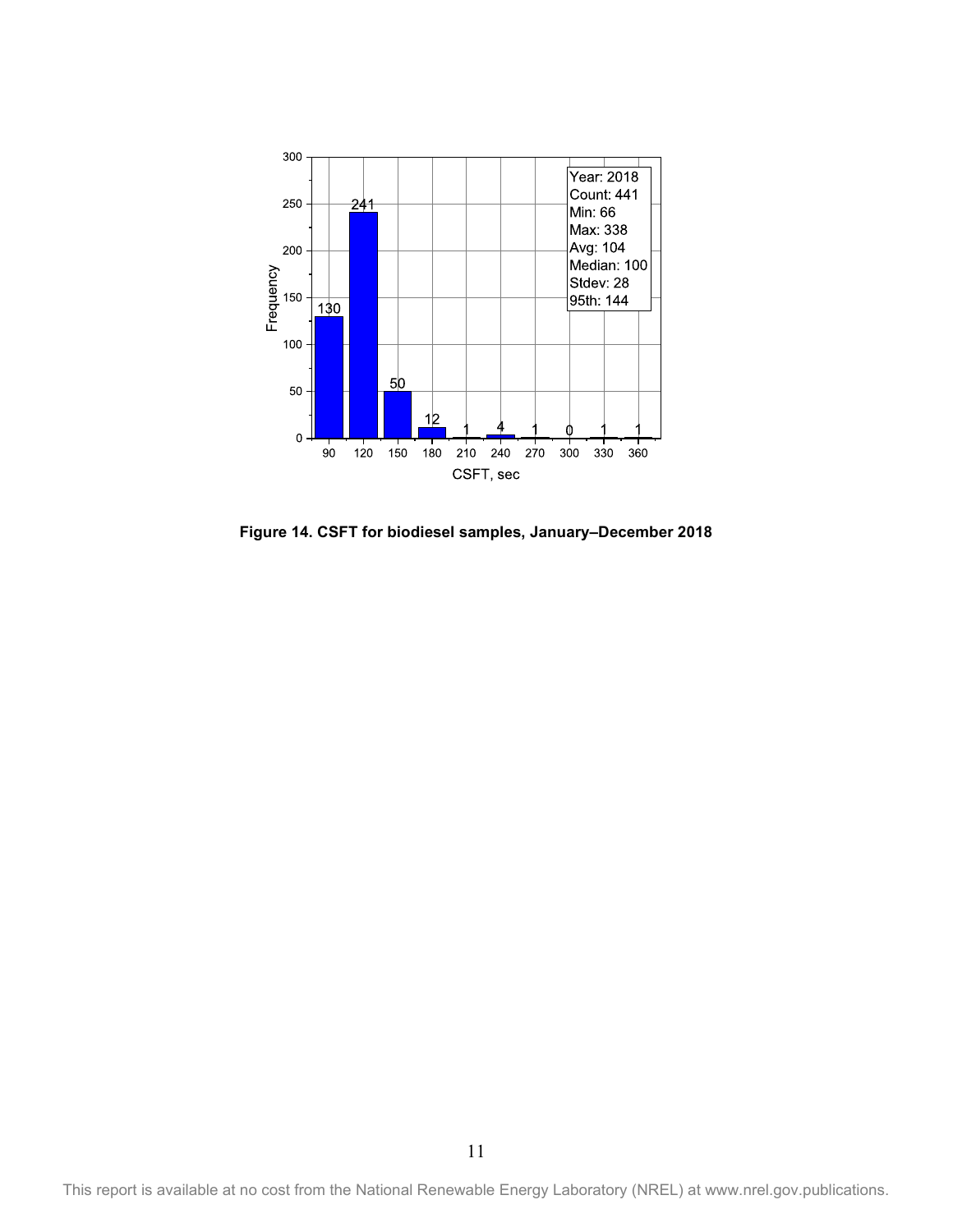### <span id="page-20-0"></span>**4 Summary**

This report covers monthly biodiesel quality data for calendar year 2018 from producers in the United States and Canada that participate in the BQ-9000 program. The data collection and handling were performed by a third-party team of Mr. Scott Fenwick, Mr. Steve Howell, and Dr. Richard Nelson. This team provided a firewall between NREL and the participants of the study to ensure any proprietary and confidential information was not released.

Similar to the 2017 report (Alleman 2020), this analysis includes the parameters summarized in Table 1. The analysis shows that biodiesel produced and sold in the United States routinely exceeded minimum specification requirements for flash point and oxidation stability. The samples fell below maximum specification limits for metals, alcohol control, acid number, free and total glycerin, sulfur, and CSFT.

| <b>BQ-9000</b><br><b>Parameter</b>      | <b>Minimum</b> | <b>Maximum</b> | Average | 95 <sup>th</sup><br><b>Percentile</b> |
|-----------------------------------------|----------------|----------------|---------|---------------------------------------|
| Na+K, ppm                               | 0              | 4.5            | 0.688   | 2.20                                  |
| Ca+Mg, ppm                              | 0              | 4.4            | 0.313   | 2.00                                  |
| P, ppm                                  | 0              | 10             | 0.371   | 0.98                                  |
| Flash Point, °C                         | 89             | 193            | 153     | 183                                   |
| Alcohol Control,<br>mass%               | 0              | 0.192          | 0.066   | 0.141                                 |
| Water and<br>Sediment, vol%             | 0              | 0.035          | 0.002   | 0.010                                 |
| Cloud Point, °C                         | $-5.6$         | 17             | 1       | 8.8                                   |
| Acid Number, mg<br>KOH/g                | 0.02           | 0.51           | 0.27    | 0.43                                  |
| Free Glycerin,<br>mass%                 | 0              | 0.030          | 0.006   | 0.014                                 |
| Total Glycerin,<br>mass%                | 0.005          | 0.225          | 0.093   | 0.164                                 |
| Monoglycerides,<br>mass%                | 0              | 0.642          | 0.269   | 0.474                                 |
| Sulfur, ppm                             | 0              | 14             | 3.4     | 10.9                                  |
| Oxidation<br>Stability, hr.             | 44             | 27.5           | 9.5     | 14.2                                  |
| Cold Soak<br>Filterability Test,<br>sec | 66             | 338            | 104     | 144                                   |

<span id="page-20-1"></span>**Table 1. BQ-9000 Critical Parameter Summary Table, Calendar Year 2018**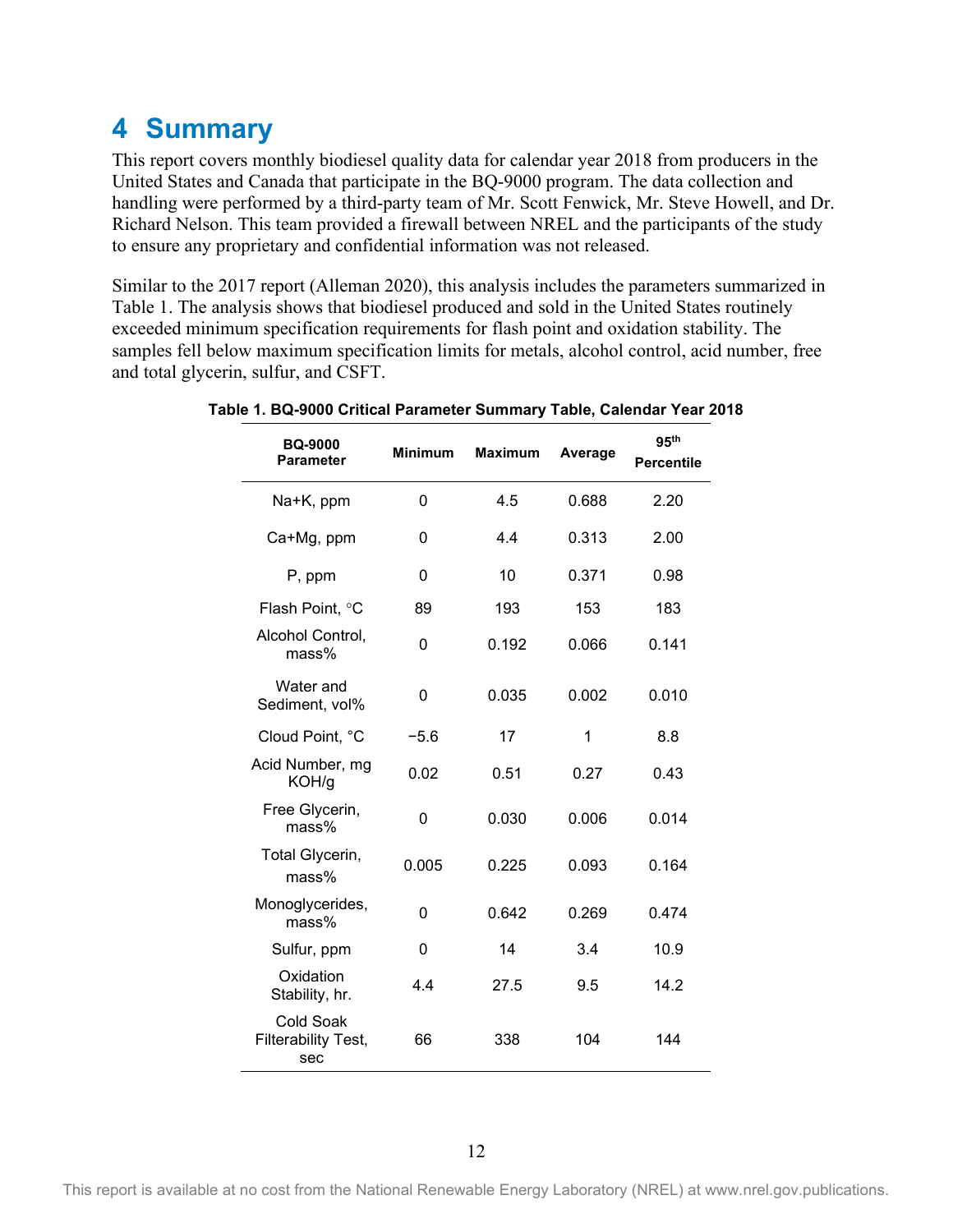### <span id="page-21-0"></span>**References**

Alleman, T.L. 2020. *Assessment of BQ-9000 Biodiesel Properties for 2017*. Golden, CO: National Renewable Energy Laboratory. NREL TP-5400-75795.

ASTM International. 2018. *ASTM D6751, Standard Specification Biodiesel Fuel Blend Stock (B100) for Middle Distillate Fuels*. West Conshohocken, PA: ASTM International. [http://doi.org/10.1520/D6751-18.](http://doi.org/10.1520/D6751-18)

Dietrich, Maren. 2017. *Biodiesel Quality in Germany. Sampling Results of Biodiesel Producers and Warehouse Operators of Association Quality Management Biodiesel (AGQM)*. Neusaess, Germany: ASG Analytik-Service GmbH. [https://www.agqm-biodiesel.com/application/files/](https://www.agqm-biodiesel.com/application/files/5515/2464/7963/QualityReport_2017.pdf) [5515/2464/7963/QualityReport\\_2017.pdf.](https://www.agqm-biodiesel.com/application/files/5515/2464/7963/QualityReport_2017.pdf)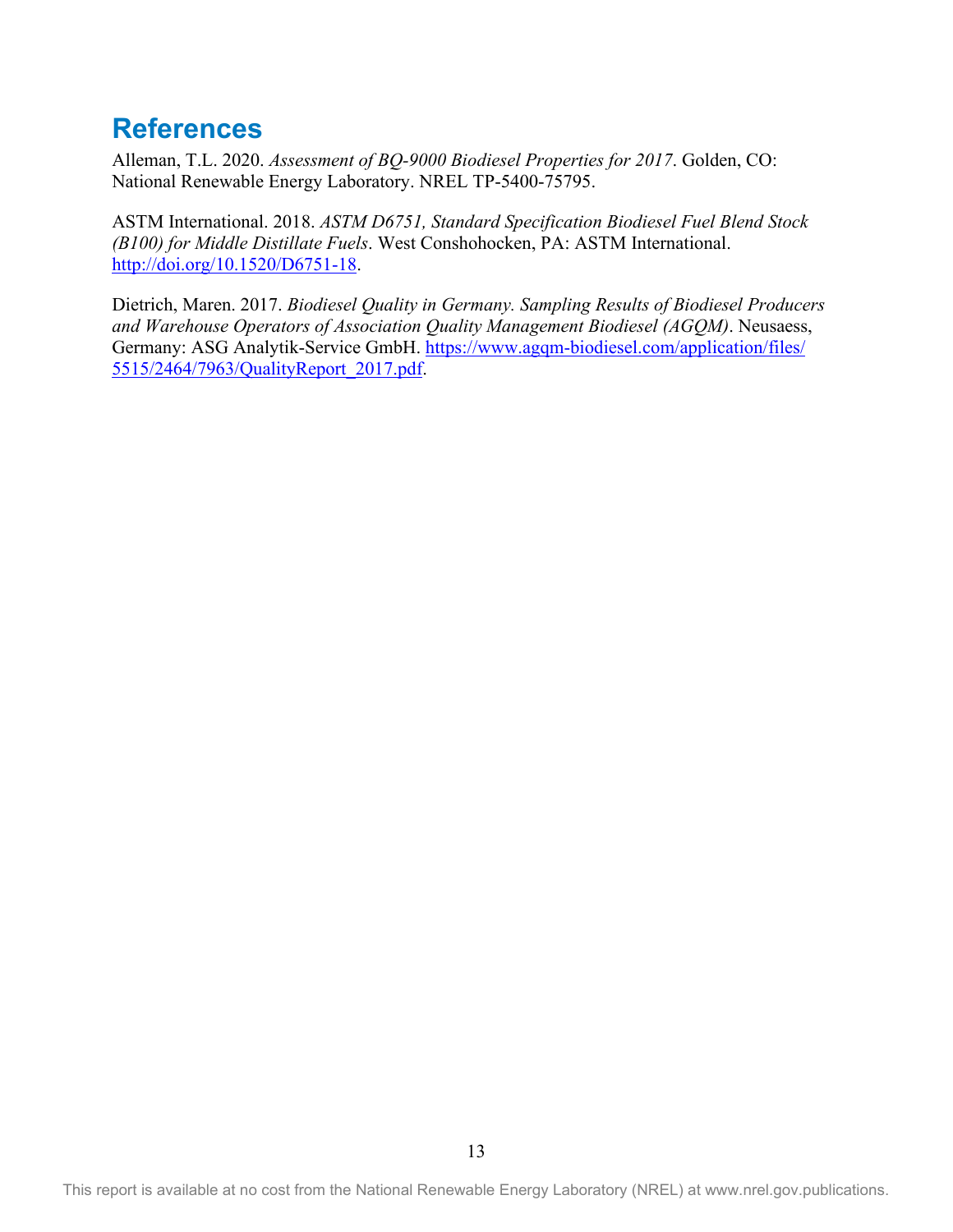### <span id="page-22-0"></span>**Appendix**

The appendix provides informational data only for biodiesel produced in the United States and Canada in 2018. The figures include all data provided and have assigned any data reported as "greater than" or "less than" the value listed. For example, if phosphorus was reported as "<1 ppm," the data point was assumed to be 1 ppm and was included in the appendix analysis. Because of this unique data treatment, no statistics have been computed on the data.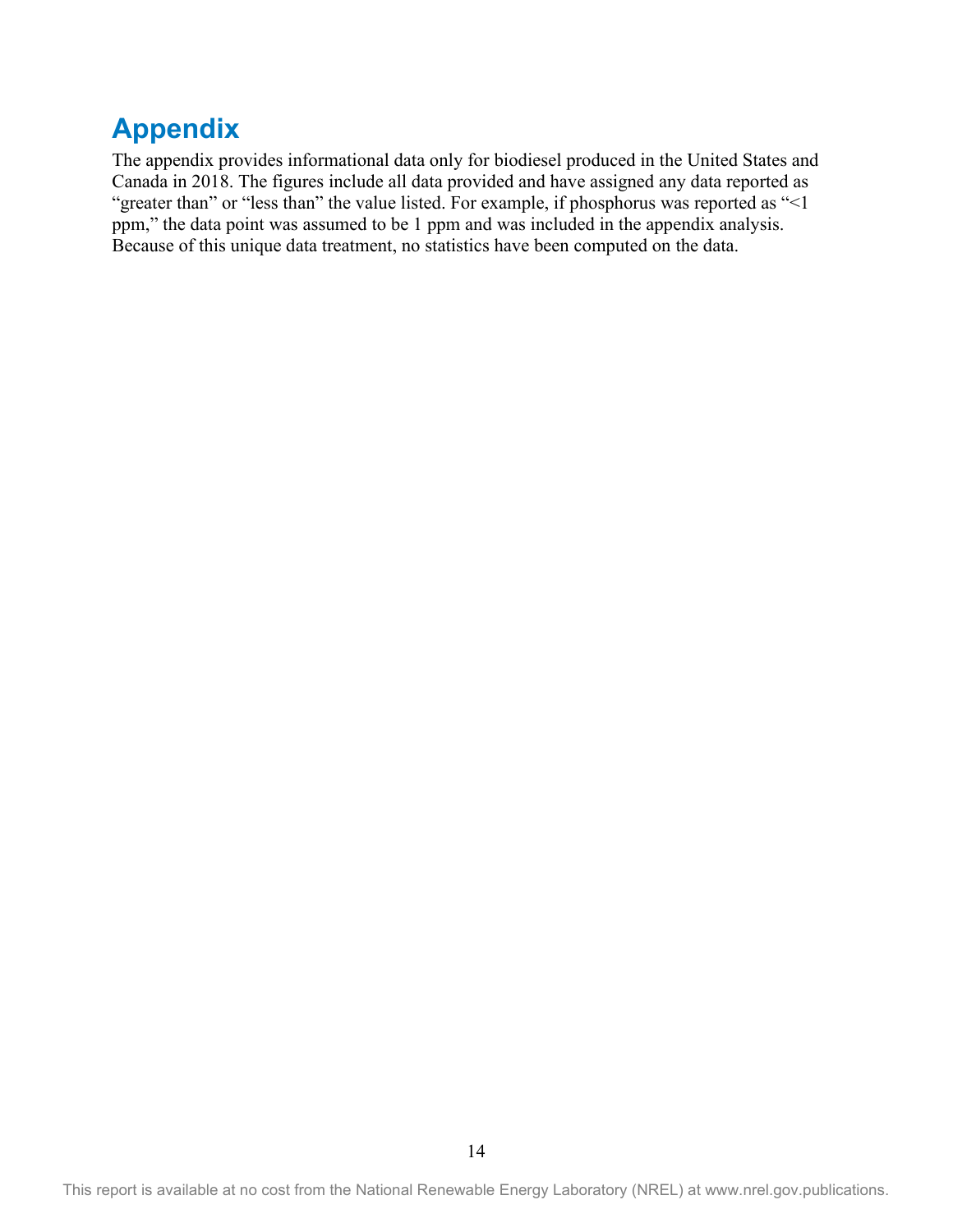

<span id="page-23-0"></span>**Figure A-1. All data analysis of sodium and potassium for B100 samples produced January– December 2018.**



<span id="page-23-1"></span>**Figure A-2. All data analysis of calcium and magnesium for B100 samples produced January– December 2018.**

Data reported as "greater than X" or "less than X" are assumed to have the value of X.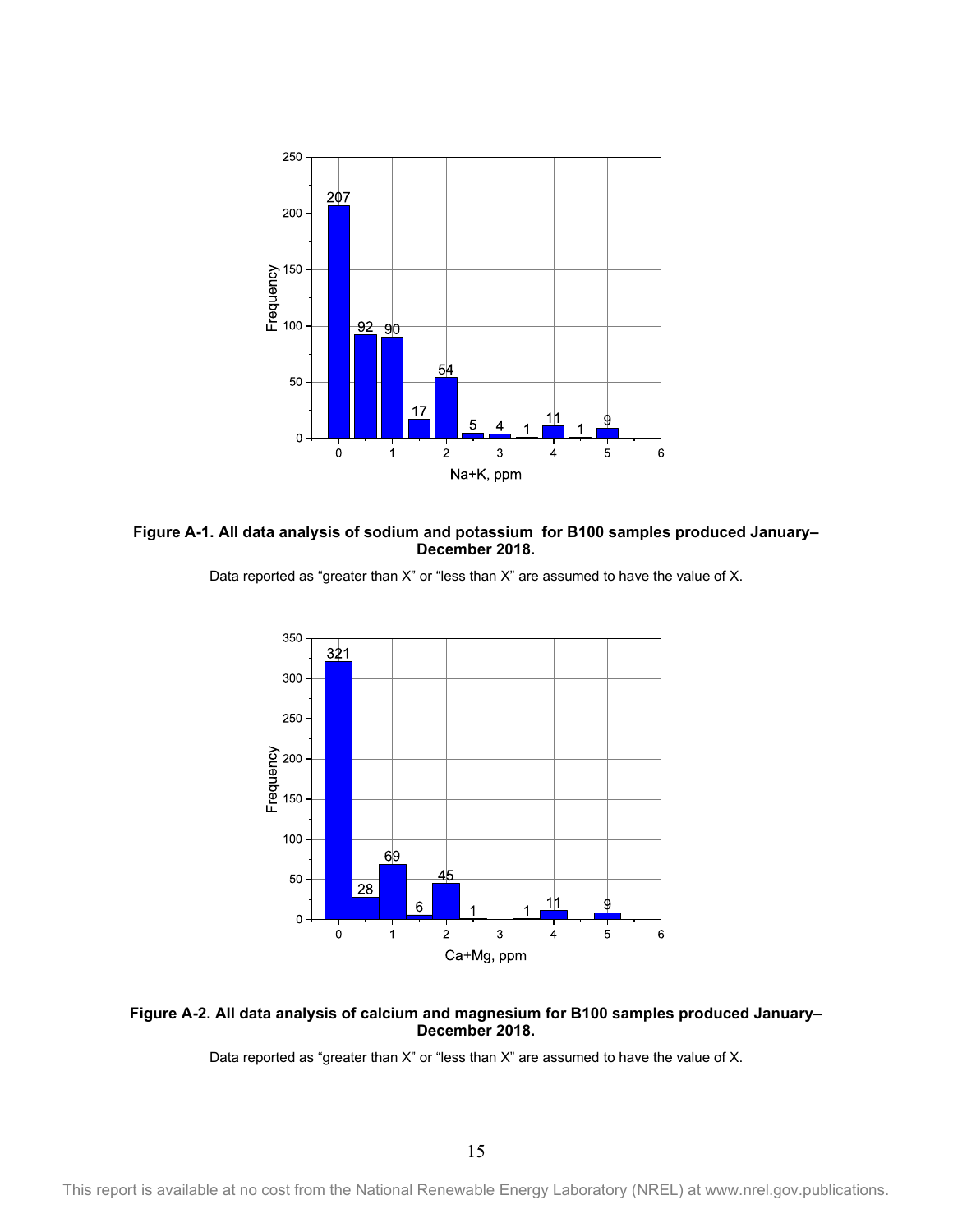

<span id="page-24-0"></span>**Figure A-3. All data analysis of phosphorus for B100 samples produced January–December 2018.** Data reported as "greater than X" or "less than X" are assumed to have the value of X.



<span id="page-24-1"></span>**Figure A-4. All data analysis of flash point for B100 samples produced January–December 2018.** Data reported as "greater than X" or "less than X" are assumed to have the value of X.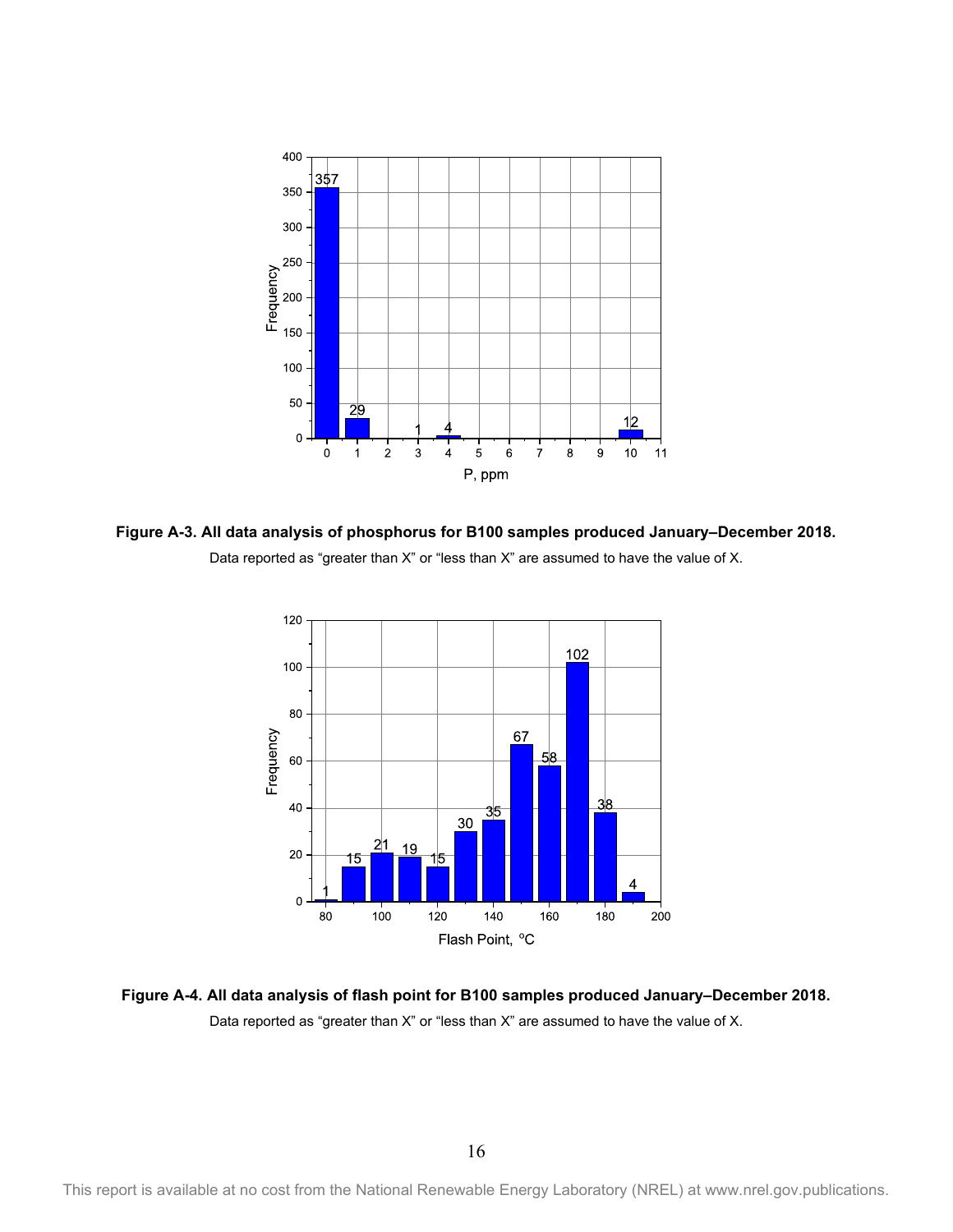

<span id="page-25-0"></span>**Figure A-5. All data analysis of alcohol control for B100 samples produced January–December 2018.**



<span id="page-25-1"></span>**Figure A-6. All data analysis of water and sediment for B100 samples produced January– December 2018.**

Data reported as "greater than X" or "less than X" are assumed to have the value of X.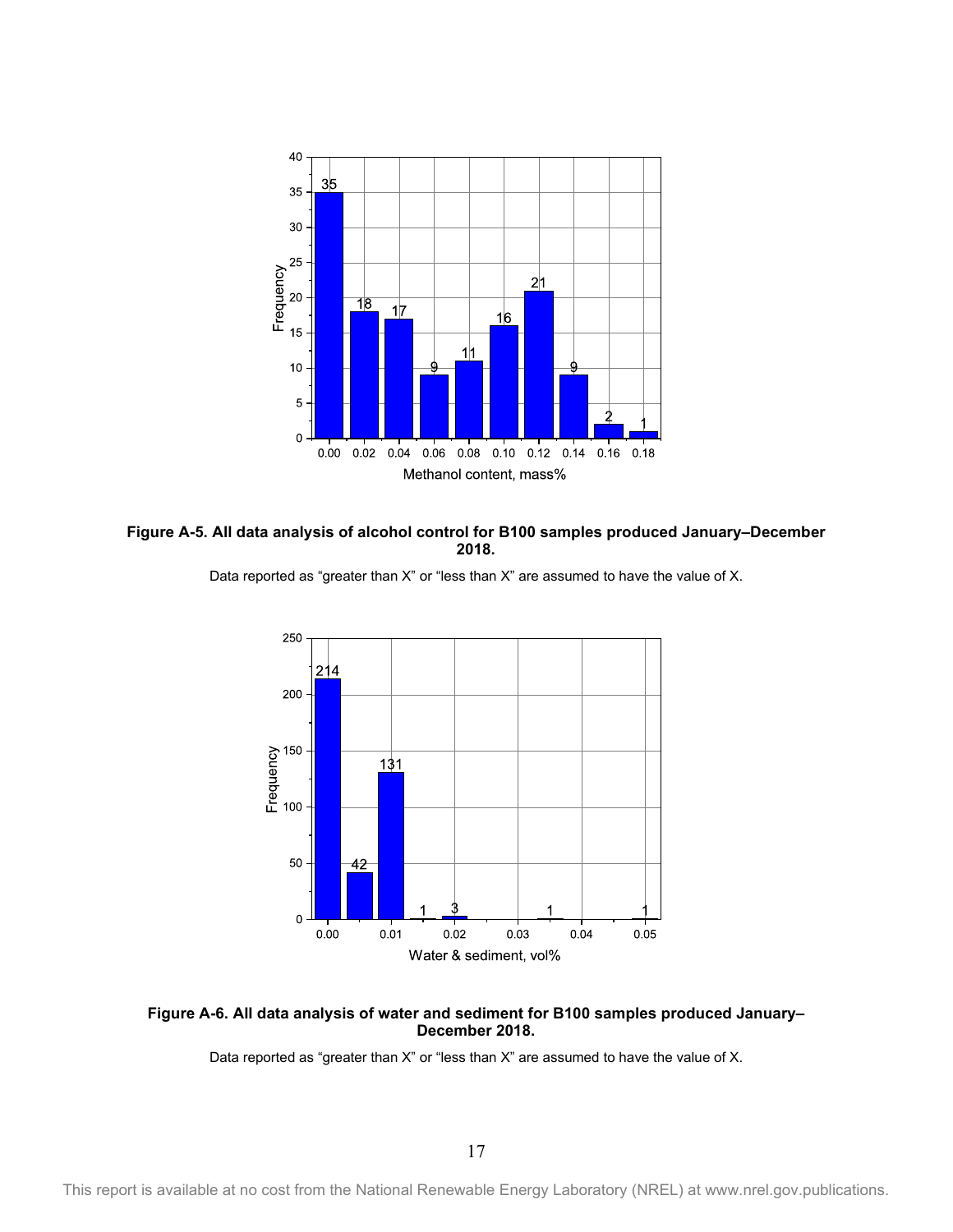

<span id="page-26-0"></span>**Figure A-7. All data analysis of cloud point for B100 samples produced January–December 2018.** Data reported as "greater than X" or "less than X" are assumed to have the value of X.



<span id="page-26-1"></span>**Figure A-8. All data analysis of acid number for B100 samples produced January–December 2018.** Data reported as "greater than X" or "less than X" are assumed to have the value of X.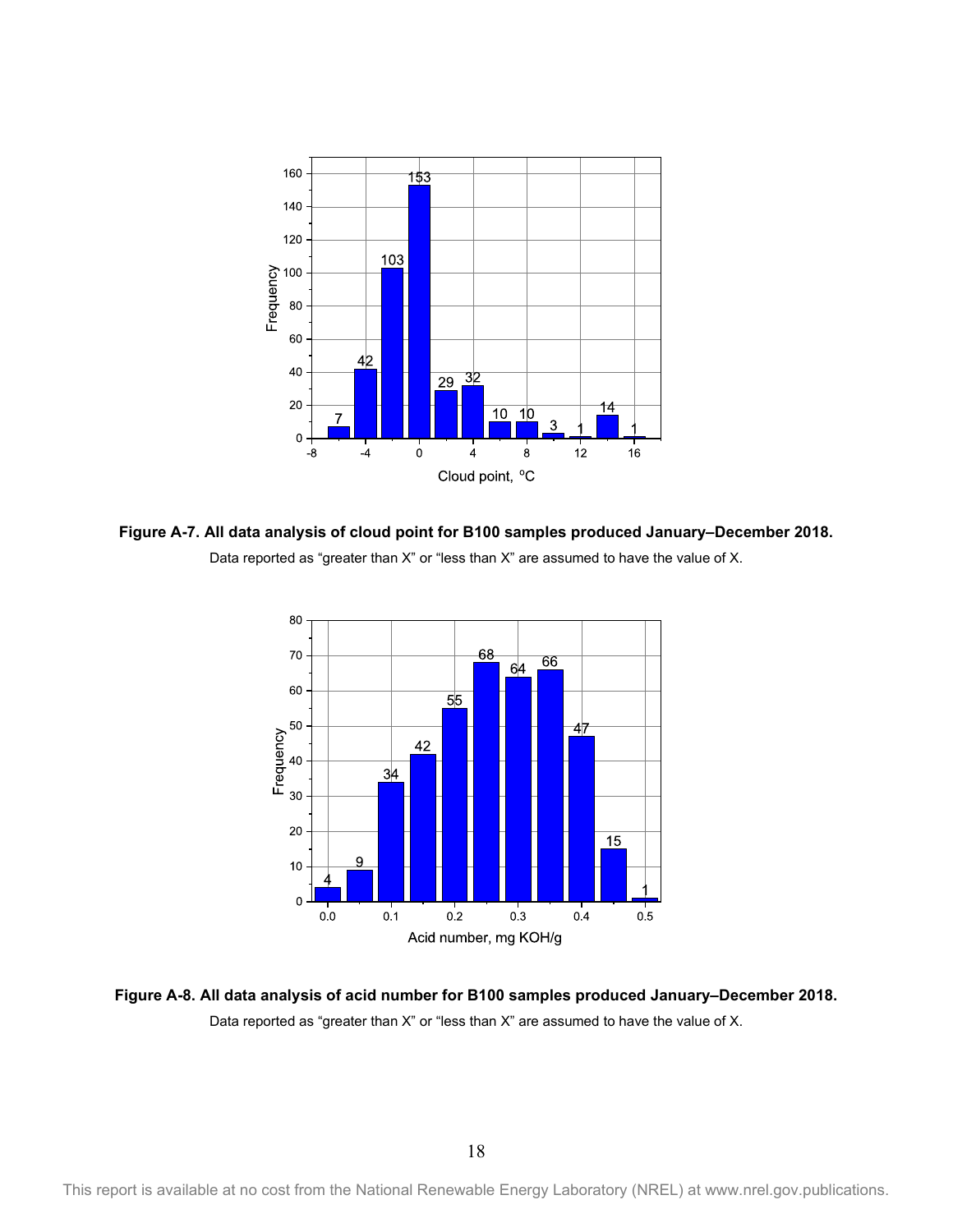

<span id="page-27-0"></span>**Figure A-9. All data analysis of free glycerin for B100 samples produced January–December 2018.** Data reported as "greater than X" or "less than X" are assumed to have the value of X.



<span id="page-27-1"></span>**Figure A-10. All data analysis of total glycerin for B100 samples produced January–December 2018.**

This report is available at no cost from the National Renewable Energy Laboratory (NREL) at www.nrel.gov.publications.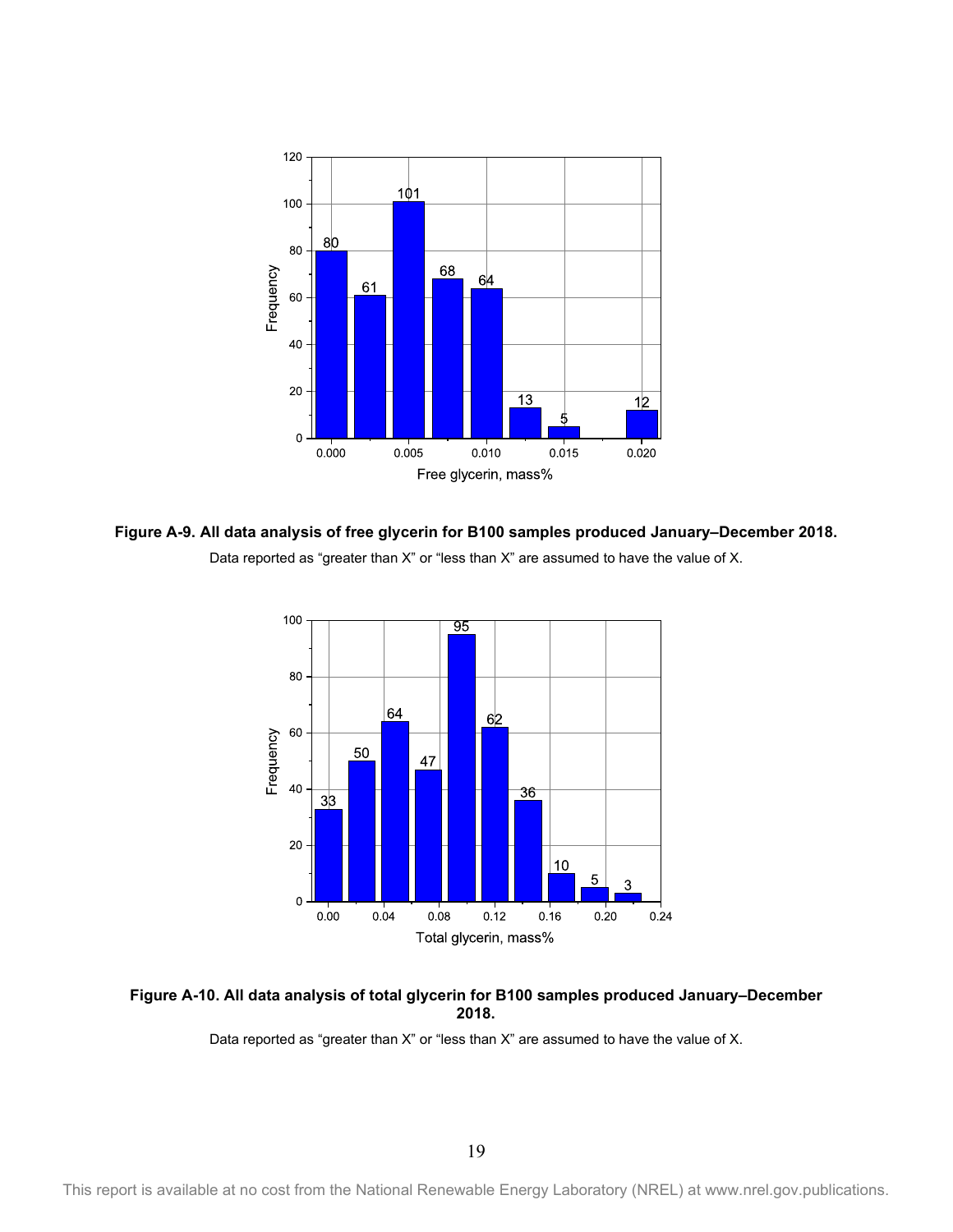

<span id="page-28-0"></span>**Figure A-11. All data analysis of monoglycerides for B100 samples produced January–December 2018.**





<span id="page-28-1"></span>**Figure A-12. All data analysis of sulfur for B100 samples produced January–December 2018.** Data reported as "greater than X" or "less than X" are assumed to have the value of X.